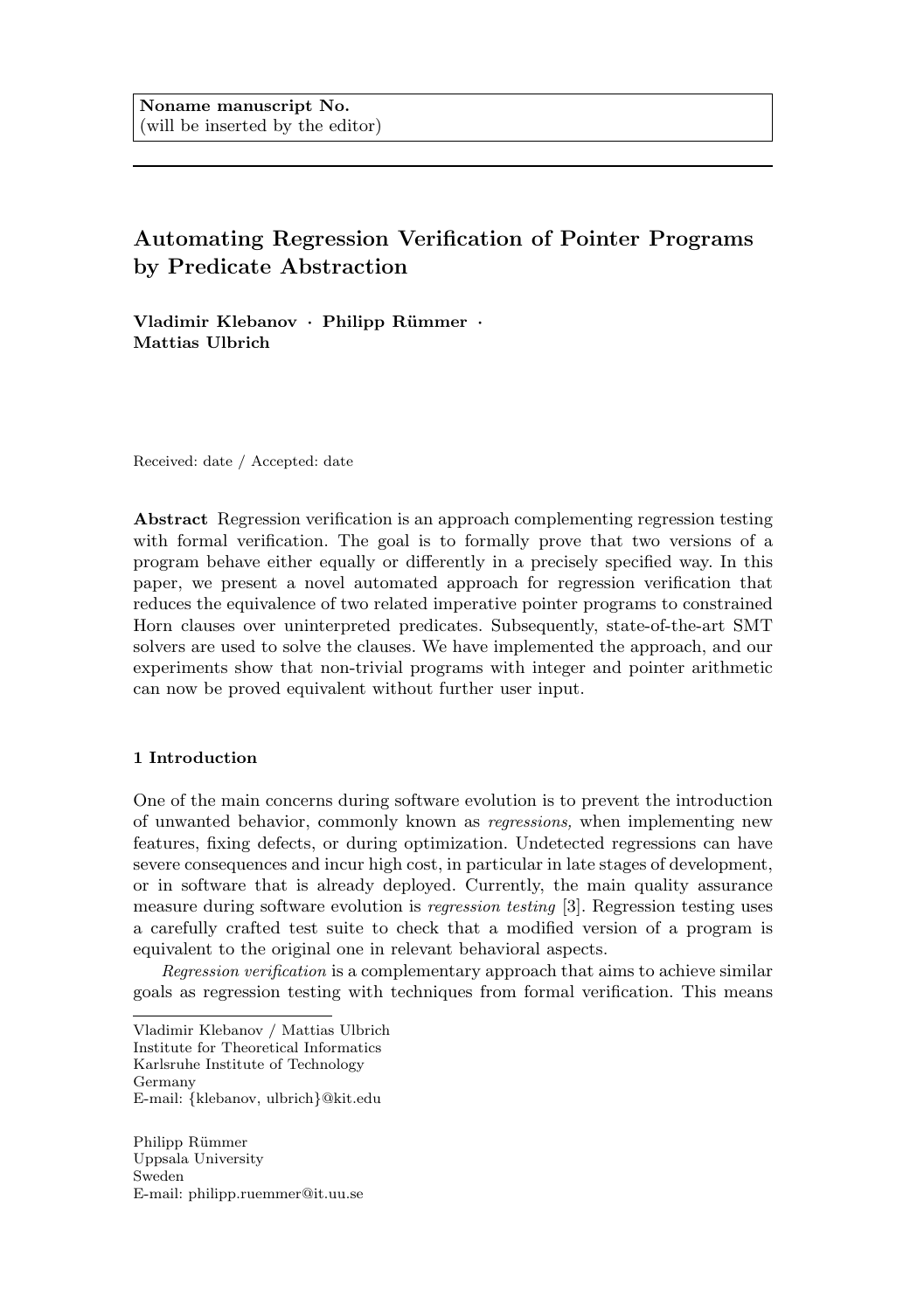establishing a formal proof of equivalence of the two program versions. In its basic form, we are trying to prove that the two versions produce the same output for all inputs. In more sophisticated scenarios, we want to verify that the two versions are equivalent only on some inputs (conditional equivalence) or differ in a formally specified way (relational equivalence).

Regression verification is not intended to replace testing, as testing has unique capabilities. Tests can, for instance, validate non-functional aspects of software (e.g., performance) or its interactions with the underlying software (and even hardware) layers. On the other hand, regression verification—especially if automated is an attractive additional instrument of software quality assurance. If successful, it offers guaranteed full coverage, while not requiring additional expenses to develop and maintain a test suite.

At the same time, regression verification offers a more favorable pragmatics than the verification of functional properties of individual programs. For regression verification, one does not need to write and maintain complex formal specifications (which can be a significant bottleneck in the verification process). Furthermore, given two program versions that are both complex but similar to each other, much less effort is required to prove their equivalence than to prove that they satisfy an also complex—functional specification. The effort for proving equivalence mainly depends on the difference between the programs and not on their overall size and complexity. Regression verification can exploit the fact that modifications are often local and only affect a small portion of a program.

A number of approaches and tools for regression verification exist already (see Section 8), but the majority of them are not automated, i.e., they require the user to supply inductive invariants (e.g., [9, 26, 38]). We present an approach and a tool for automating regression verification of imperative pointer programs. We use invariant generation techniques to infer sufficiently strong *coupling predicates*<sup>1</sup> between programs—and thus prove behavior equivalence. As we demonstrate in this paper, automation is possible in many cases where it was unavailable previously. If it fails (e.g., due to resource exhaustion), the user can still fall back to supplying the coupling predicates manually.

Our approach is targeted towards showing equivalence of programs with complex control flow and arithmetic on integers and pointers. This kind of programs is poorly supported by existing automation approaches, as these either require static (i.e., known at compile time) control flow [37], employ coarse abstractions on program computations  $[21, 37]$ , or are overly restrictive (e.g., require small bounds on loops or that equivalent unbounded loops have equivalent bodies) [33].

Our method works well whenever sufficiently "simple" coupling predicates exist that prove program equivalence. Simple means here that the inferred predicates are limited to linear arithmetic, and express heap properties following a certain quantification pattern. In Section 6 we demonstrate the effectiveness of our technique using a collection of small but non-trivial benchmarks.

To check larger systems in practice, the technique presented here would, of course, need to be embedded into a more general change analysis resp. incremental checking framework. An instance of such a framework is part of the RVT

<sup>1</sup> A coupling predicate is an inductive two-program invariant that relates the two programs throughout their execution. We are typically interested in coupling predicates that imply result equality upon termination of both programs.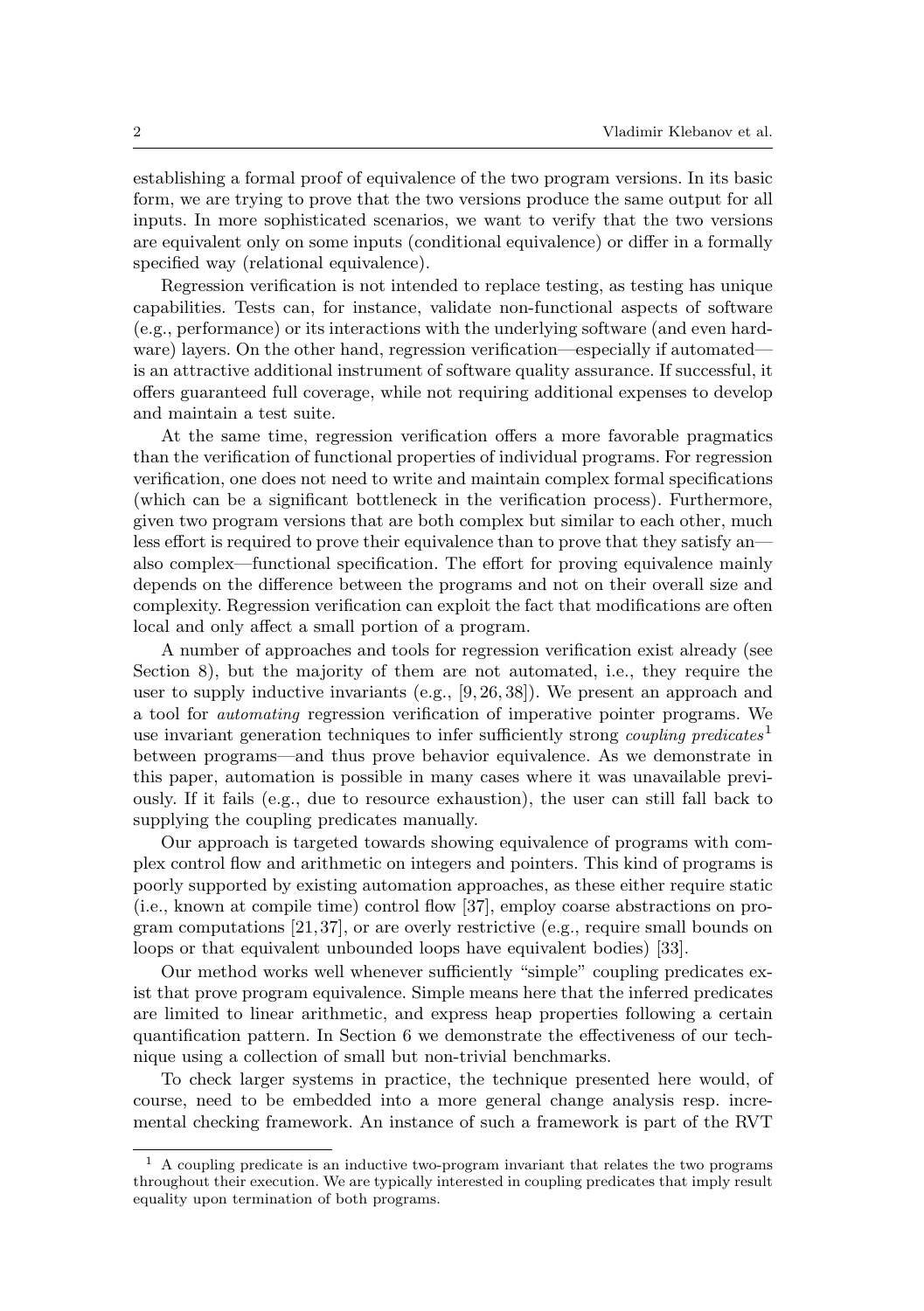

Fig. 1 Architecture of our approach

tool [21], where initially the smallest code block containing the change is checked for equivalence; only if its equivalence cannot be proven, one procedes with the block enclosing it, and so on. We plan to extend our approach and tool in this regard as part of future work.

In detail, the contributions of this paper are:

- A method for automating regression verification for imperative programs employing complex arithmetic on integer variables and pointers
- As part of the above, a method for computing efficient verification conditions for program equivalence
- A tool implementing the approach (available at http://formal.iti.kit.edu/improve/reve1).

This paper is an extension of our previous work [18] in two regards:

- 1. We introduce support for pointers to data stored on a heap and their manipulation. The corner stone of this development is inference of coupling predicates (of a certain shape) that contain quantifiers.
- 2. We improve the performance of the general abstraction-based inference procedure that we use for discovering coupling predicates by seeding the discovery with predicates that often occur during regression verification.

The architecture of our approach is shown in Figure 1 and can be described as follows: a frontend translates the two programs into efficient logical verification conditions (VC) for program equivalence using the algorithm presented in Section 3. The translation is completely automatic; the user does not have to supply the coupling predicates, loop invariants, or function summaries. Instead, placeholders for these entities are inserted into the VC formulae. The produced VC are in Horn normal form and are passed to an SMT solver for Horn constraints (such as  $Z3$  [27] or ELDARICA [34]), as presented in Section 5. The solver tries to find a solution for the placeholders that would make the VC true. If the solver succeeds in finding a solution and thus inferring, among other things, a coupling predicate, the programs are equivalent. Alternatively, the solver may show that no solution exists (i.e., disprove equivalence) or time out; in case of programs with pointers, it is also possible that a solver terminates with an inconclusive result, since certain required transformation steps do not preserve completeness (Section 5.4).

#### 1.1 Illustration

We begin with an example where programs operate on local variables only; an example with pointers will follow.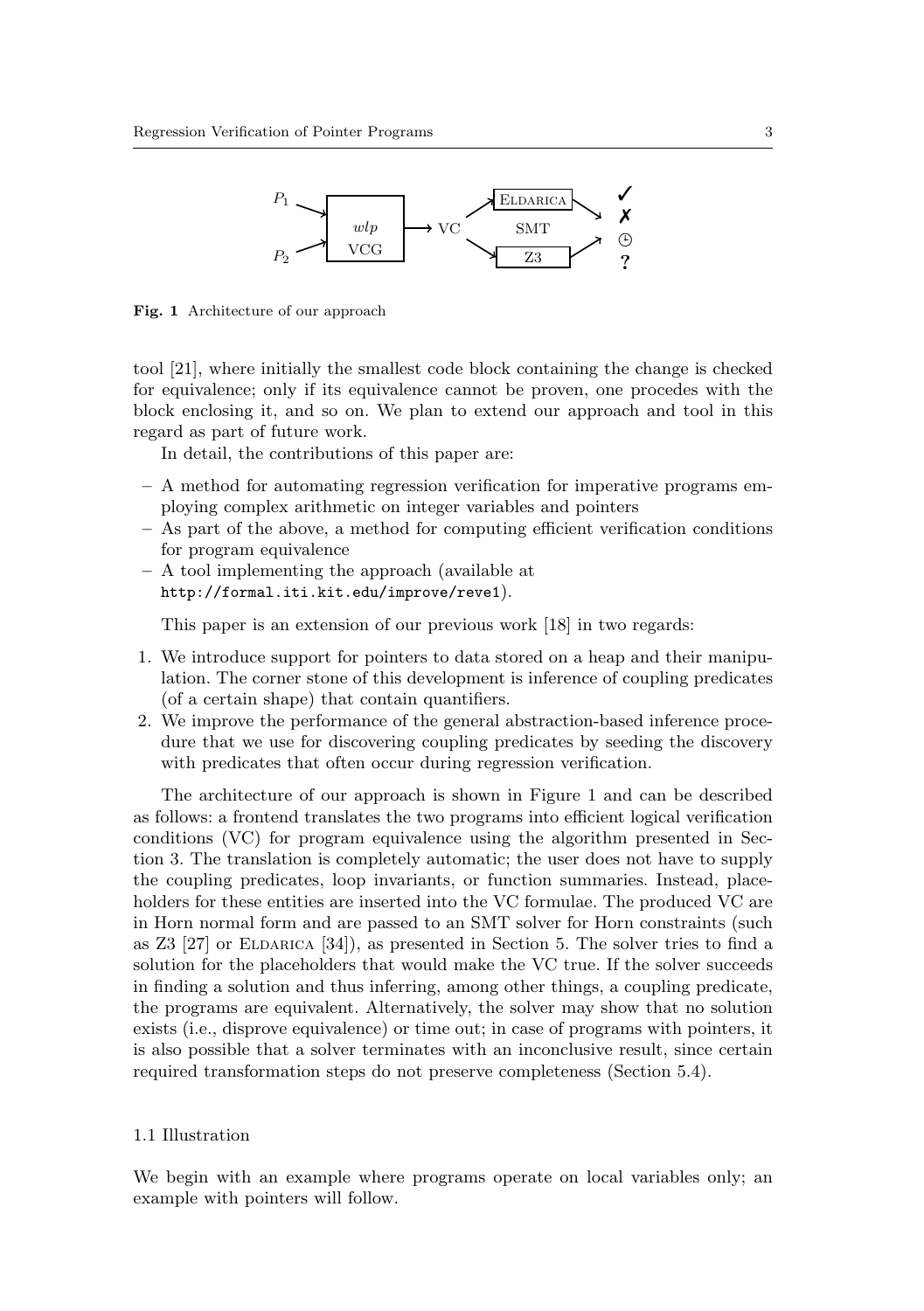```
int g( int n) {
  int r = 0;
  if (n \le 0) {
    r = 0:
   } else {
    r = g(n-1) + n;}
  return r;
}
                         int g(int n, int s) {
                           int r = 0;
                           if (n \le 0) {
                             r = s;
                           } else {
                             r = g(n-1, n+s);}
                           return r;
                         }
  (a) basic version P_1 (b) optimized version P_2
```
Fig. 2 Computing the *n*-th triangular number

*Example 1* Consider the function  $g_1$  in Figure 2(a).<sup>2</sup> The function recursively computes the sum of integers in the interval  $[1..n]$  (also known as the *n*-th *triangular number*). The function  $g_2$  in Figure 2(b) computes essentially the same result, but it has been optimized to employ tail recursion. The advantage of tail-recursive functions is that they can be executed without growing the stack. To enable this optimization, an accumulator parameter s has been added to the signature of  $g_2$ for collecting and passing on intermediate results. As another consequence,  $g_1$  performs summation from the end of the interval, while  $g_2$  starts from the beginning.

It is our goal to prove automatically using program verification technology that the two functions are equivalent in the sense that

$$
\mathsf{g}_1(n) = \mathsf{g}_2(n,0) \text{ for any } n. \tag{1}
$$

The conceptually simplest way to achieve this goal is to infer and compare a complete logical specification of each function, such as  $g_1(n) = \frac{n(n+1)}{2}$  for  $n \ge 0$ , and 0 otherwise. Yet, such a "brute-force" approach is clearly infeasible at the moment or in the foreseeable future.

Instead, we exploit the similarities between program versions and attempt to infer coupling predicates, i.e., a *relative* specification that only states how the executions of two versions relate to each other, but not what they compute in general. Of course, we demand that the coupling predicate is such that the two executions terminate in the same state, but in general, it will be a stronger assertion. To deal with unbounded recursion and loops, the predicate must be *inductive*: assuming that it holds at a key point of the computation (i.e., loop iteration, recursive call) should be sufficient to show that it also holds at the next key point. Conveniently, the complexity of such a relative specification is often proportional to the difference between the two program versions and not the program size.

Suppose, we want to calculate  $g(5)$ . We call  $g_1(5)$  resp.  $g_2(5,0)$ . The functions descend recursively, proceeding to compute  $g_1(4)$ +5 resp.  $g_2(4,5)$ , and then  $g_1(3)$ +4+5 resp.  $g_2(3,9)$ . At this point, one could suspect that at *every* recursion step

$$
g_1(n) + s = g_2(n, s) . \t\t(2)
$$

<sup>2</sup> Our approach requires that the two programs which we prove equivalent have disjoint variable and function names. To distinguish equally named identifiers from the two programs, we add subscripts indicating the program to which they belong. We may also concurrently use the original identifiers without a subscript as long as the relation is clear from the context.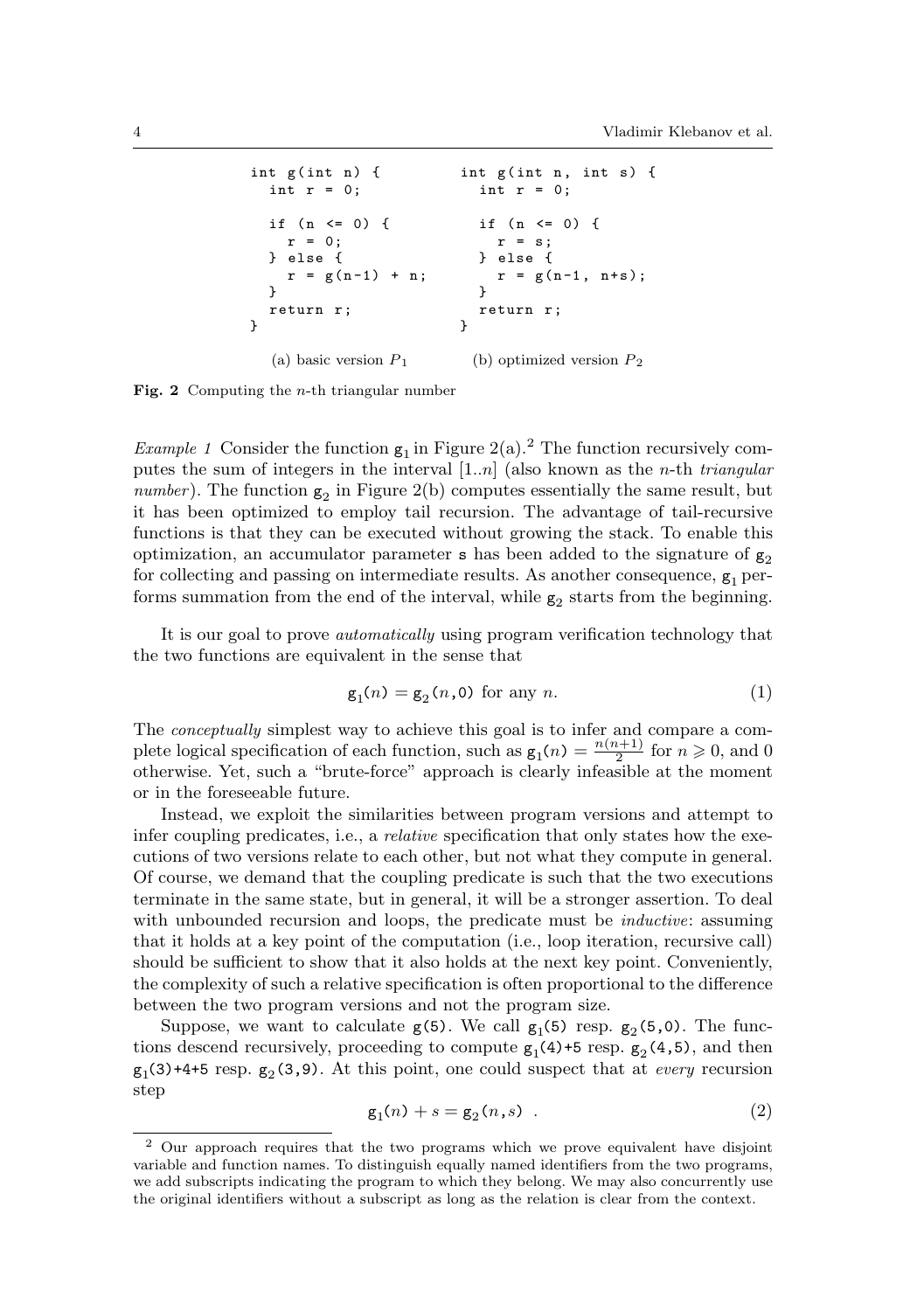```
void memcpy ( int * dst ,
              int * src ,
              int size) {
  int i = 0;
  while (i \leq size) {
    dst[i] = src[i];i ++;
  }
}
                                  void memcpy ( int * dst ,
                                                int * src ,
                                                int size) {
                                    int *start = src;
                                    while (src - start < size) {
                                       *dist = *src;dst++;src ++;
                                    }
                                  }
       (a) basic version P_1 (b) alternative version P_2void memcpy ( int * dst ,
              int * src ,
              int size) {
   src --;dst --;while (size > 0) {
       *++dst = *++src;size --:}
}
    (c) alternative version P_3
```
Fig. 3 memory(): a function for copying memory

A simple induction proof can establish that our suspicion is indeed correct: assuming this relation for the callees in both functions allows us to prove the relation for the callers. Thus, the formula (2) is a valid coupling predicate. Fortunately, (2) also implies the desired equivalence for the top-level call (1) with  $s = 0$ . Indeed, if one knows or guesses the formula (2), then the fact that it is a valid coupling predicate and that it implies equivalence can be proved automatically with existing verification technology (cf., e.g., [9, 26, 38]).

In this paper, we show that it is actually in many cases possible to automatically infer coupling predicates that imply program equivalence. The Horn encoding of the VCs for the illustrative example is discussed in Section 5, and can be solved by ELDARICA  $[34]$  in a fraction of a second, inferring the coupling predicate  $n_1 = n_2 \rightarrow r_1 + s_2 = r_2$ , where  $n_1$  is the argument of  $g_1$ ,  $n_2$  and  $s_2$  are the arguments of  $g_2$ , and  $r_i$  denote the respective return values. We note that the coupling predicate is linear even though the mathematical function computed by the two programs is non-linear.

Example 2 Consider a function memcpy(int \*dst, int \*src, int size), which is a part of the standard C library. The function copies size bytes from the heap memory area pointed to by src to the heap memory area pointed to by dst. It is assumed that both areas do not overlap.

A basic implementation of memcpy is given in Figure 3(a), but many implementations are possible—and indeed used—depending on the target machine architecture. Figure  $3(c)$ , for instance, shows an implementation optimized for the PowerPC architecture, where special CPU instructions exist for loading and stor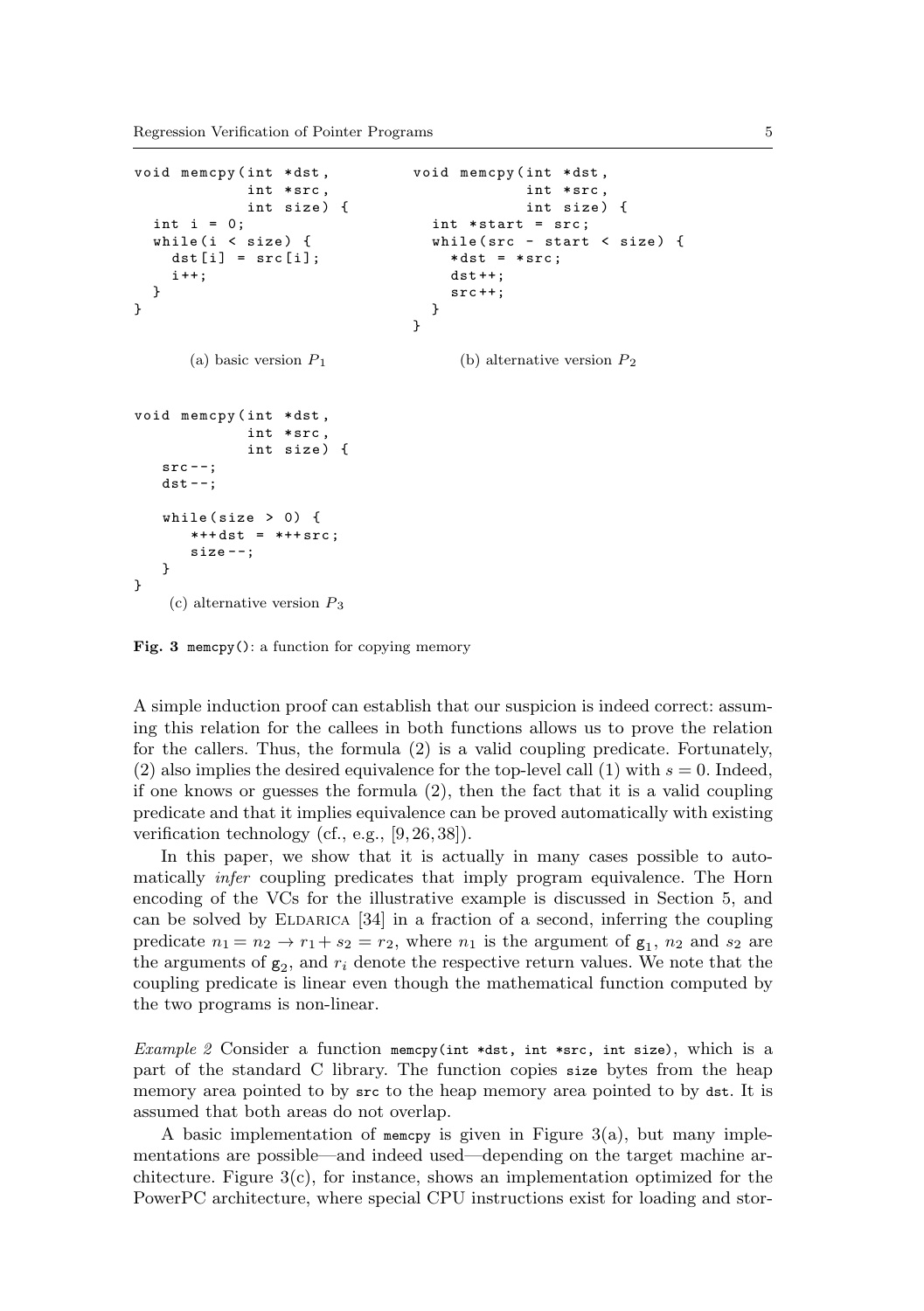ing data on the heap in conjunction with preincrement of pointers.<sup>3</sup> Furthermore, reformulating the loop with a comparison to zero as loop condition improves the branch prediction performance of the CPU.

It is now our goal to prove that the different memcpy implementations behave equally in the sense that the postcondition

$$
heap_1 = heap_2 \tag{3}
$$

holds, where *heap* is a state-dependent map from pointers represented as integers to the heap data they point to. Intuitively, the postcondition states that after the execution of the two programs, the respective heaps contain identical values at every location. More details on heap modeling will be given in Section 4.

Since the programs contain loops, in order to prove (3), we need an appropriate coupling predicate, i.e., an inductive invariant relating both loop executions and entailing the postcondition upon termination. It is easy to see that (3) itself has to be part of the coupling predicate. Yet, (3) alone is not sufficient, as it is not inductive: assuming just (3) will not let us show (3) after one iteration of the loops.

Indeed, a coupling predicate for the equivalence of  $P_1$  and  $P_2$  is

$$
(3) \wedge \text{dst}_1 + i_1 = \text{dst}_2 \wedge \text{src}_1 + i_1 = \text{src}_2 \wedge \text{size}_1 - i_1 = \text{size}_2 - \text{src}_2 + \text{start}_2
$$

while for the equivalence of  $P_1$  and  $P_3$ , the following coupling predicate suffices:

$$
(3) \wedge dist_1 + i_1 = dist_2 + 1 \wedge src_1 + i_1 = src_2 + 1 \wedge size_1 - i_1 = size_2
$$

These solutions for the equivalence VCs can be found by ELDARICA in under one second.

#### 2 Program Equivalence

This section introduces the considered programming language, and formalizes our notion of program equivalence in terms of Dijkstra's weakest preconditions [15]. The resulting program equivalence condition can be reduced to a program-free verification condition by applying reduction rules for weakest preconditions. A set of reduction rules optimized for equivalence proofs is defined in Section 3. Automation of the procedure is discussed in Section 5.

The Programming Language We consider deterministic imperative programs with unbounded integer variables (mathematical integers) and pointers, written in ANSI C notation. Determinism means that two program runs starting in the same state also terminate in the same state. Sequential programs are deterministic, provided that all variables are initialized before they are used (which can be efficiently checked by a compiler).<sup>4</sup> Furthermore, we require that all considered programs terminate

<sup>3</sup> Our parser currently does not support preincrement expressions, so we rewrite the relevant code fragment as  $dst++$ ;  $src++$ ;  $*dst = *src$ ; when verifying with our tool.

<sup>4</sup> Sometimes, it is desirable to model the behavior of a subroutine using nondeterminism (e.g., for library functions or memory allocation). This can be done in our approach by providing according specifications for the subroutines.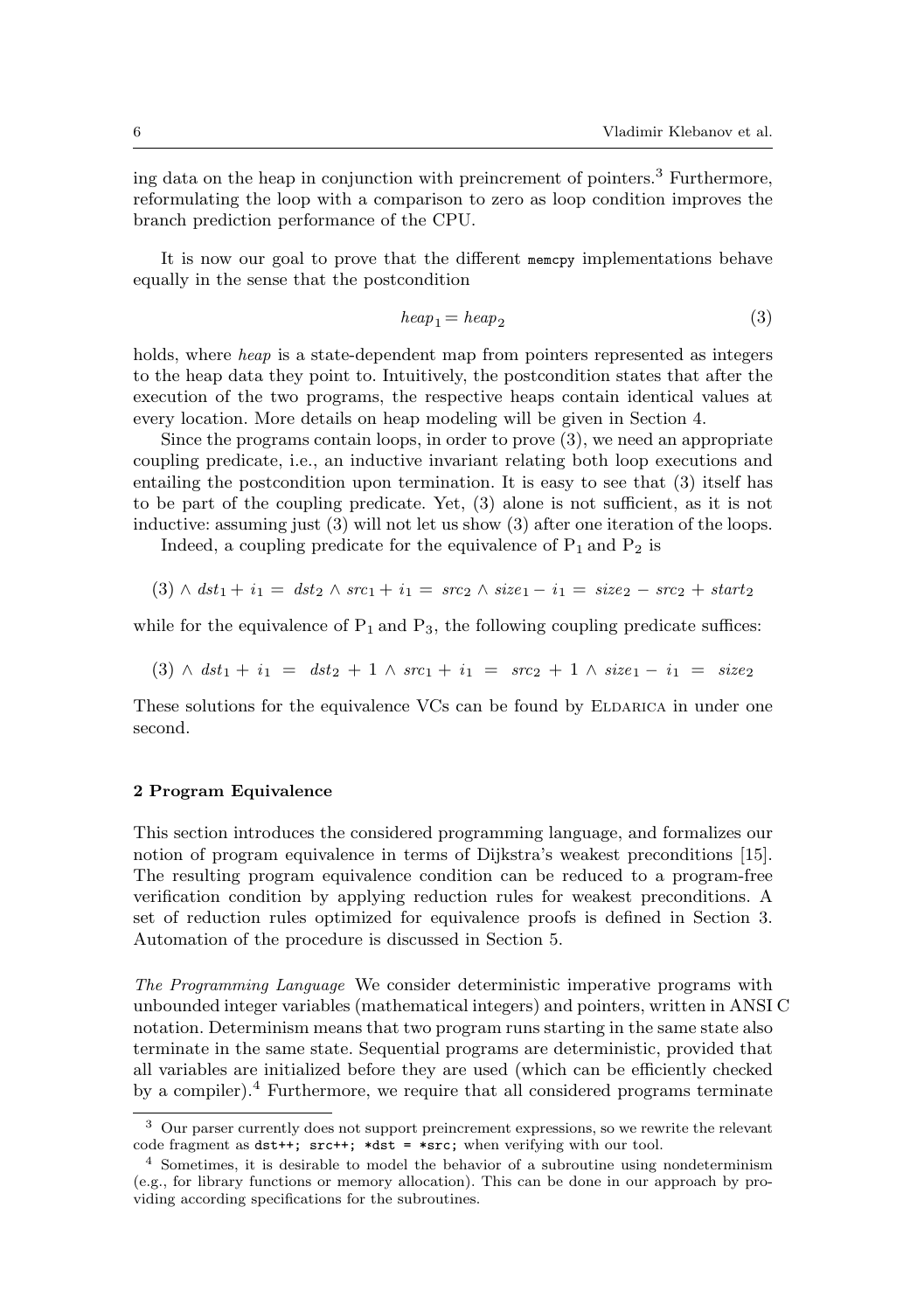for all inputs; this can be checked with one of the existing termination checkers for imperative programs, such as, e.g., [17, 19]. For simplicity, we assume that every function has at most one return statement, and, if it has one, then return is always the last statement in the function. The supported language fragment features integer-pointers, pointer dereferences and pointer arithmetic. Higher-dimensional pointers (i.e., pointers to pointers) are currently disregarded, but they could be easily added into the presented framework.

Programs may be composed of several functions, yet we assume that all programs have a distinguished function that is the entry point of the program. The entry point of the programs in our examples below is clear from the context.

Syntactical Conventions For reasons of presentation, we require that the programs  $P_1$  and  $P_2$  checked for equivalence have disjoint sets of variables. To distinguish equally named variables from the two programs, we add subscripts indicating the program version (1 or 2) to which they belong. We also establish the syntactic convention that program inputs (i.e., formal function parameters) are designated as  $i_1$  resp.  $i_2$ , returned result variables as  $r_1$  resp.  $r_2$ , and the vectors of all variables occurring in the programs as  $\bar{x}_1$  resp.  $\bar{x}_2$ .

Background: Weakest Precondition Calculus Our reasoning about programs is formulated in terms of Dijkstra's weakest precondition calculus [15]. The weakest precondition predicate  $wp(P, \varphi)$  denotes the weakest condition that needs to hold before an execution of statement list<sup>5</sup> P such that the execution terminates and the postcondition  $\varphi$  holds in the final state. The termination requirement is often considered optional. Relinquishing it, one obtains the weakest liberal precondition predicate  $wlp(P, \varphi)$ , which only demands that  $\varphi$  holds after the execution of P if P terminates. Thus, the formula  $pre \rightarrow wh(P, post)$  has the same intuitive meaning as the Floyd-Hoare triple  $\{pre\}P\{post\}.$ 

A weakest precondition calculus is a set of rules which allow the resolution of  $wp/wh$  predicates into formulae in pure first-order logic. Figure 4(a) lists a calculus for the wlp predicate for the considered programming language; the rules are standard, except that, for technical reasons, our calculus performs rewriting from the beginning of the statement list to its end, while a presentation with rules operating in the opposite direction is more customary. Reduction in forward direction is more convenient, however, for identifying structural similarity between the programs whose equivalence is verified. The calculus in Figure  $4(a)$  is *complete* in the sense that every wlp-expression can be reduced to a pure first-order formula.

The rules (??), (7) and (8) allow the direct resolution of assignments, conditional statements and return statements (remember that the latter may only appear at the end of function bodies). The rule (9) for while loops is parametrized by a *loop invariant*  $I(\bar{x}_1)$ , a formula which needs to hold before the loop and must be preserved by the loop body under assumption of the loop condition. Likewise, the rule (10) for a (recursive) invocation  $b = f_1(\bar{a})$  of the function  $f_1$  is parametrized by a function summary predicate  $S_{f1}(\bar{a}, b)$  that relates the arguments  $\bar{a}$  to the result value assigned to variable b. When the function summary  $S_{f1}$  is used as abstraction

 $5$  To simplify presentation, we will use the terms "statement list" and "program" interchangeably. The exact relation will be clear from the context.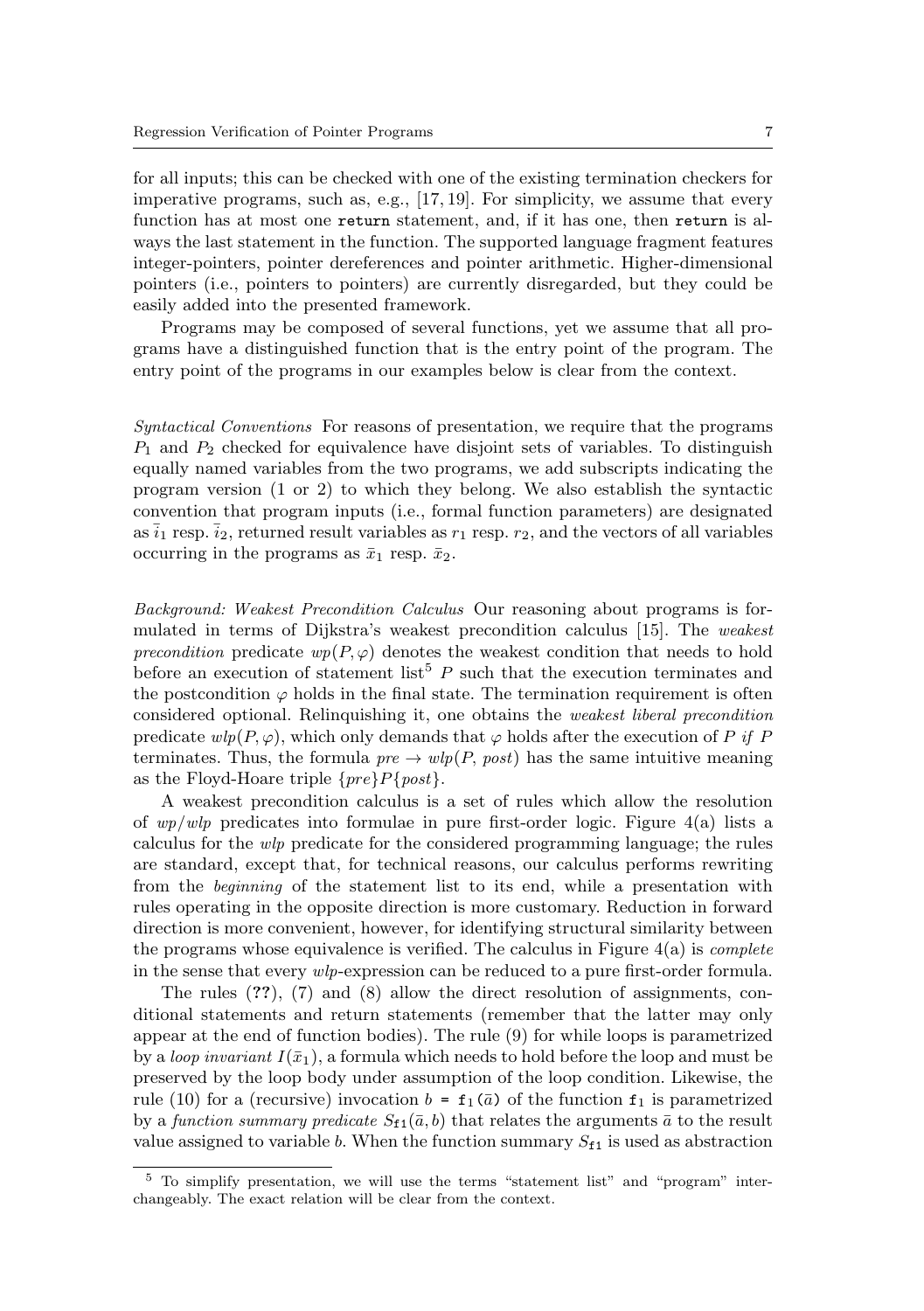for the behavior of  $f_1$ , the correctness of the summary has to be justified globally by an additional verification condition

$$
wlp(P_1, S_{\mathtt{f1}}(\bar{i}_1, r_1)), \qquad (4)
$$

in which  $P_1$  is the function body of  $f_1$ .

The invariant rule (9) and the recursive invocation rule (10) may approximate loop or function behavior depending on the chosen invariant or function summary. In this case, the formula derived by applying the rules will still be a correct precondition, but not necessarily the weakest one. Even when approximating, finding suitable loop invariants and summaries is in general a difficult task.

Stating Program Equivalence We consider two statement lists (usually the bodies of two functions)  $P_1$  and  $P_2$  equivalent, in writing

$$
pre \to P_1 \simeq P_2 ,
$$

when they behave equally (return the same value) for all inputs for which the precondition pre holds. We lift this notion to whole programs, by defining it as equivalence of the two program entry functions. The precondition pre, which can speak about variables from both  $P_1$  and  $P_2$ , makes our notion of equivalence conditional. It is also possible to relax the equality between results to some other specified relation, yielding *relational equivalence*.

These notions can be formalized using the *wlp* predicate introduced above. Since we assume that  $P_1$  and  $P_2$  have disjoint vocabulary, their code can simply be combined sequentially. We define:

$$
pre \to P_1 \simeq P_2 := \forall \bar{i}_1, \bar{i}_2. \ (\bar{i}_1 = \bar{i}_2 \land pre \to wlp(P_1; P_2, r_1 = r_2)) \ . \tag{5}
$$

This kind of construction is known as self-composition [10, 13]. The weakest liberal precondition predicate has been used in this definition, since we deliberately abstract from termination issues in this paper.

#### 3 Efficient Conditions for Program Equivalence

At this point, one could in theory directly resolve the  $wlp$  predicate in (5) by applying the rules from Figure 4(a) to obtain a first-order verification condition for equivalence of  $P_1$  and  $P_2$ . However, the sequential composition of the two programs would require that they be analyzed individually without exploiting structural similarities between them.

Instead, we devise additional rules for the wlp predicate for the case that the program code given as the first argument is composed of two pieces with disjoint vocabulary. The disjointness allows us to use rules that would be unsound otherwise, as the statements with disjoint data cannot interfere with each other. The additional rules make use of two forms of coupling predicates that relate the states of the compared programs: mutual invariants C, which describe reachable states of two loops in the respective programs, iterating in a synchronized manner, and mutual function summaries  $R$  that express the relative behavior of two functions in the programs. The result of applying the new rules is a much more efficient first-order verification condition for equivalence.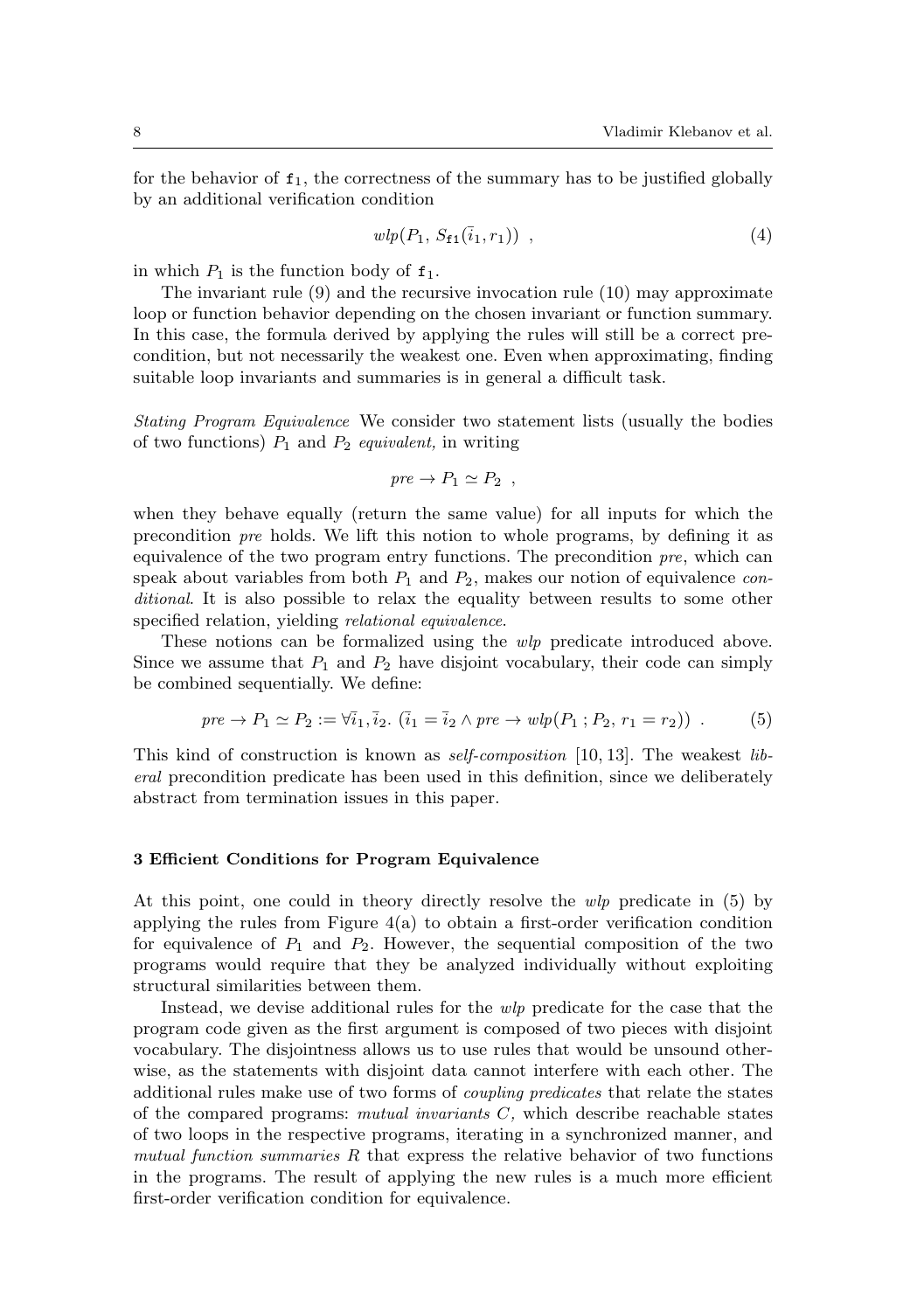$wlp(\mathbf{x} = \mathbf{t} ; P, \varphi) \sim \text{let}^6 x = t \text{ in } wlp(P, \varphi)$  (6)

$$
wlp(\text{if }(\psi) \ T \text{ else } E; P, \varphi) \sim \text{if } \psi \text{ then } wlp(T; P, \varphi) \text{ else } wlp(E; P, \varphi) \tag{7}
$$

$$
wlp(\text{return } r, \varphi) \sim \varphi \tag{8}
$$

$$
wlp(\text{while}(\psi) \ B; P, \varphi) \sim I(\bar{x}_1) \land \forall \bar{x}_1.((\quad (I(\bar{x}_1) \land \psi \to wlp(B, I(\bar{x}_1)))) \qquad (9)
$$

$$
\land (\overline{I(\bar{x}_1}) \land \neg \psi \to wlp(P, \varphi)))
$$

$$
wlp(r = f_1(\bar{t}) ; P, \varphi) \sim \forall r. S_{f_1}(\bar{t}, r) \to wlp(P, \varphi)
$$
\n
$$
(10)
$$

#### (a) Conventional wlp calculus rules

(11)

$$
wlp(P_1; P_2, \varphi) \sim wlp(P_2; P_1, \varphi) \tag{12}
$$

$$
wlp(\text{return } r \, ; \, P_2, \, \varphi) \sim wlp(P_2, \, \varphi) \tag{13}
$$

$$
wlp(\text{while}(\psi_1) \ B_1; P_1; \text{while}(\psi_2) \ B_2; P_2, \varphi) \sim C(\bar{x}_1, \bar{x}_2) \land \forall \bar{x}_1, \bar{x}_2. \tag{14}
$$

$$
(C(\bar{x}_1, \bar{x}_2) \land \psi_1 \land \psi_2 \rightarrow wlp(B_1 \ ; B_2, C(\bar{x}_1, \bar{x}_2))
$$
  
\n
$$
\land (C(\bar{x}_1, \bar{x}_2) \land \neg \psi_1 \land \psi_2 \rightarrow wlp(B_2, C(\bar{x}_1, \bar{x}_2)))
$$
  
\n
$$
\land (C(\bar{x}_1, \bar{x}_2) \land \psi_1 \land \neg \psi_2 \rightarrow wlp(B_1, C(\bar{x}_1, \bar{x}_2)))
$$
  
\n
$$
\land (C(\bar{x}_1, \bar{x}_2) \land \neg \psi_1 \land \neg \psi_2 \rightarrow wlp(P_1 \ ; P_2, \psi)))
$$
  
\n
$$
wlp(r_1 = \mathbf{f}_1(\bar{t}_1) ; P_1 \ ; r_2 = \mathbf{f}_2(\bar{t}_2) ; P_2, \varphi) \sim
$$
  
\n
$$
\forall r_1, r_2. R_{\mathbf{f}_1/\mathbf{f}_2}(\bar{t}_1, r_1, \bar{t}_2, r_2) \rightarrow wlp(P_1 \ ; P_2, \varphi)
$$
\n(15)

### (b) Additional wlp calculus rules for independent programs

Fig. 4 Weakest precondition calculus

In Figure 4(b), we present the additional rules. To make the composition of two programs with disjoint vocabulary explicit, we use ;; instead of ; as separator between them. Semantically, both are equivalent. In particular, it is always sound to replace  $P_1$ ;  $P_2$  with  $P_1$ ;  $P_2$ . Conversely, it is sound to replace  $P_1$ ;  $P_2$  with  $P_1$ ;  $P_2$ whenever  $P_1$  and  $P_2$  have disjoint vocabulary.

Rule (12) allows us to swap the two programs, thus enabling resolution of statements from both programs in an alternating fashion. The rule is sound since the statements of the two programs cannot possibly interfere; they have no common variables to refer to.

Together with the rules  $(??)$  and  $(7)$  of Figure 4(a), the swap rule allows us to resolve all statements but loops or recursion. These are the difficult cases since they require finding a suitable loop invariant or a function summary. The next two sections therefore introduce efficient rules for pair-wise loops and function calls. The wlp calculus can isolate the relevant loop pairs from within their programs even if they are embedded into enclosing conditionals or loops.

#### Proposition 1 (Soundness and Completeness)

Let  $\Phi$  be a purely first-order formula derived from the condition  $wlp(P_1 :: P_2, \varphi)$  by

<sup>6</sup> Here we use let expressions that the reader might be familiar with from functional programming. They allow reassigning existing variables, like let  $x = x+1$  in ... Variable substitutions are thus avoided and readabilty is improved.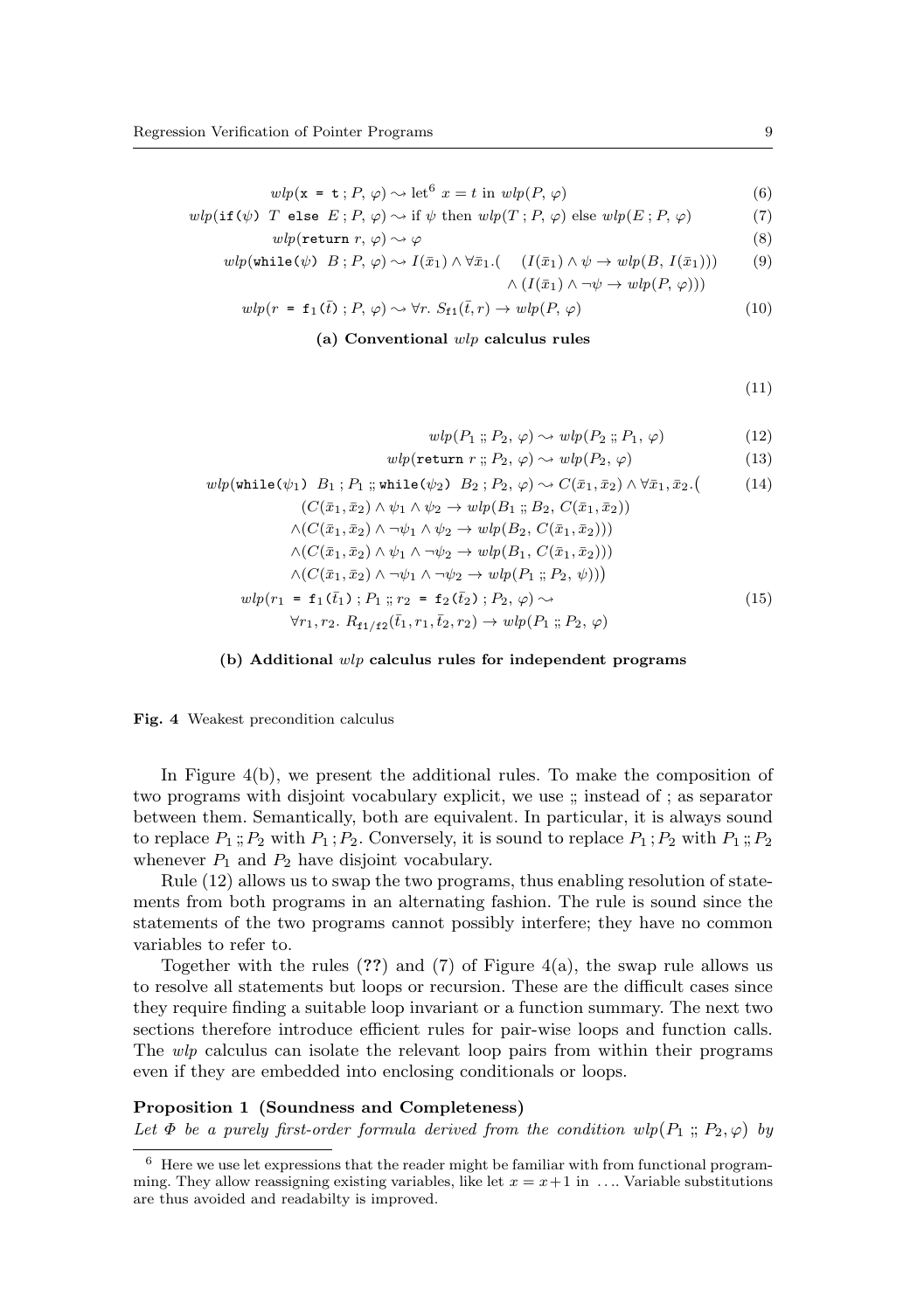rules from Figure 4(a) and (b). If the program  $P_1$ ;  $P_2$  is started in a state satisfying the precondition  $\Phi$ , and terminates, then  $\varphi$  holds in its final state. Furthermore, it is possible to choose suitable mutual invariants and summaries such that the derived formula is the weakest such precondition.

We give a justification for the validity of the proposition in the following.

#### 3.1 While loops

We first consider equivalence of programs with loops, but without recursive function invocations. The loop rule for program equivalence is different from the rules discussed so far in that it talks about both programs at the same time and actually connects the two:

$$
wlp(\text{while}(\psi_1) B_1; P_1; \text{while}(\psi_2) B_2; P_2, \varphi) \sim
$$
  
\n
$$
C(\bar{x}_1, \bar{x}_2) \wedge \forall \bar{x}_1, \bar{x}_2.
$$
  
\n
$$
(C(\bar{x}_1, \bar{x}_2) \wedge \psi_1 \wedge \psi_2 \rightarrow wlp(B_1; B_2, C(\bar{x}_1, \bar{x}_2)) \wedge
$$
  
\n
$$
(C(\bar{x}_1, \bar{x}_2) \wedge \neg \psi_1 \wedge \psi_2 \rightarrow wlp(B_2, C(\bar{x}_1, \bar{x}_2))) \wedge
$$
  
\n
$$
(C(\bar{x}_1, \bar{x}_2) \wedge \psi_1 \wedge \neg \psi_2 \rightarrow wlp(B_1, C(\bar{x}_1, \bar{x}_2))) \wedge
$$
  
\n
$$
(C(\bar{x}_1, \bar{x}_2) \wedge \neg \psi_1 \wedge \neg \psi_2 \rightarrow wlp(P_1; P_2, \psi)))
$$

The rule is parametrized by the mutual loop invariant  $C(\bar{x}_1, \bar{x}_2)$ , which is part of the coupling predicate that we are interested in. Unlike the invariant rule for a single program (9), which has two cases (loop condition holds or does not hold), this rule has four possible evaluations of the two loop conditions to consider.

For the justification of this rule, let us look at a particular reordering of the statements in the two loops. The central idea behind the rearrangement is that the two loops can be subject to a loop fusion resulting in the following program equivalence:

$$
\begin{array}{ccc}\texttt{while}(\psi_1) \ \ B_1\ \ \texttt{;} \ \ \texttt{while}(\psi_2) \ \ B_2\quad\simeq\\ & \texttt{while} \ \ (\psi_1 \textcolor{blue}{\mid} \textcolor{blue}{\downarrow} \psi_2) \ \ \{\ \ \texttt{if}(\psi_1) \ \ B_1\ \ \texttt{;} \ \ \texttt{if}(\psi_2) \ \ B_2\ \} \quad . \ \ (16)\end{array}
$$

Why is the single loop equivalent to the sequential execution of the separate loops? Running the two loops sequentially results in running the sequence of statements

$$
(\underbrace{B_1, B_1, \ldots, B_1}_{n \text{ times}}, \underbrace{B_2, B_2, \ldots, B_2}_{m \text{ times}}),
$$

in which the first loop body  $B_1$  is repeated n times followed by m repetitions of the second body  $B_2$ . Let w.l.o.g. the second loop be executed more often than the first in this schematic example (i.e.,  $m > n$ ). Due to disjoint vocabulary, loop body executions from different programs may be swapped. The run may hence be rearranged to

$$
\underbrace{(B_1, B_2, B_1, B_2, \dots, B_1, B_2, B_2, \dots, B_2)}_{n \text{ times}} \quad (17)
$$

without changing the semantics. One can make out  $m$  iterations now, of which the first n execute both loop bodies  $B_1, B_2$ , while the remaining  $m - n$  rounds only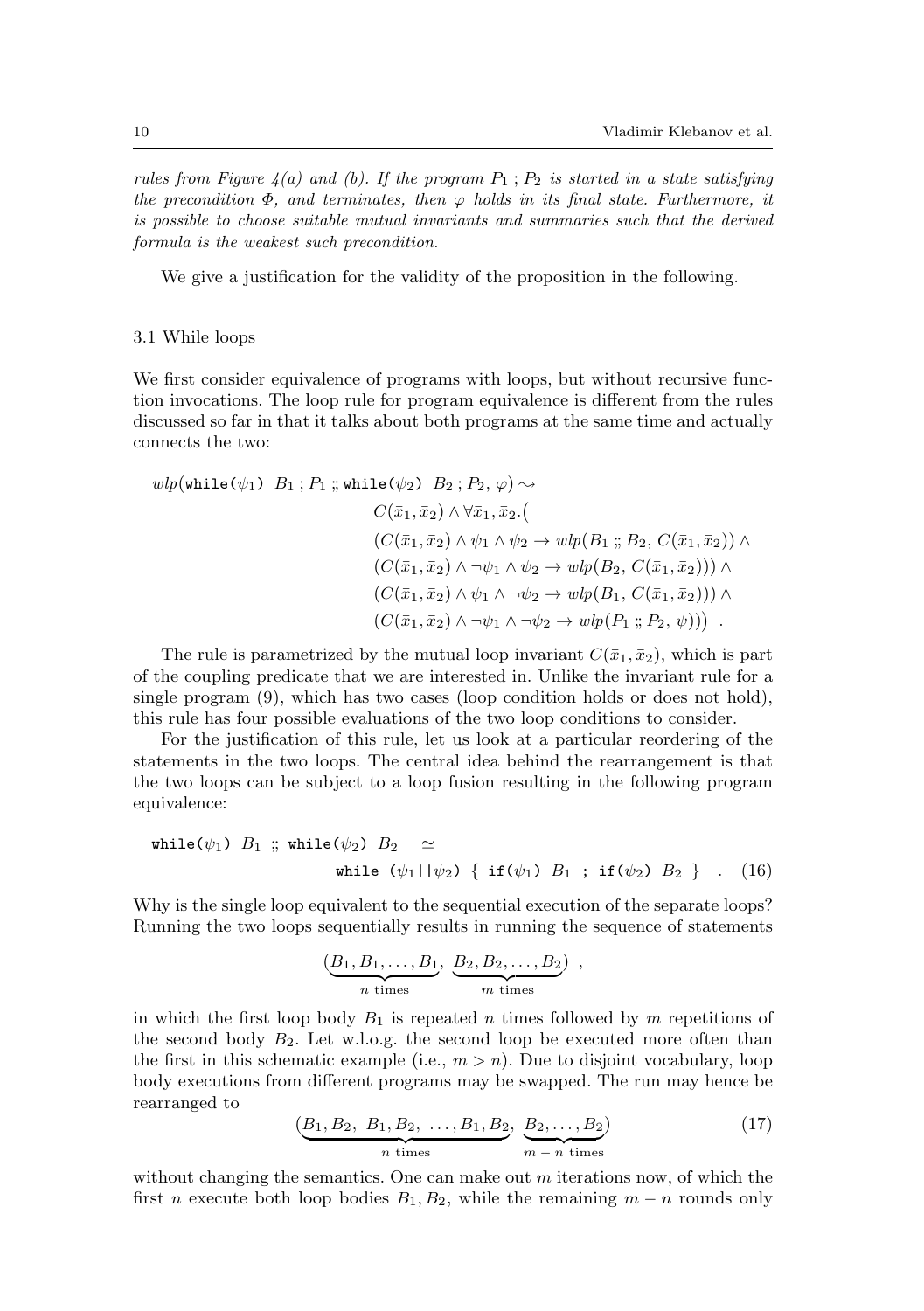execute the second loop body  $B_2$ . The sequence  $(17)$  is a run for the fused loop from (16). It is the additional if-statements that ensure that bodies are only executed as often as they would be executed in a sequential execution. The disjunction in the guard ensures that the fused loop is iterated precisely as often as the maximum iterations of the individual loops.

Applying the traditional while  $wlp$  rule (9) to the fused loop from (16), has the same effect as applying the two-program rule  $(14)$ . Since the traditional wlp calculus is sound and complete, our extension thus inherits these properties.

Mutual loop invariants are simpler than full functional invariants if the two programs are related. To show equivalence between a while loop and (a copy of) itself, for instance, the simple invariant  $\bar{x}_1 = \bar{x}_2$  is sufficient regardless of what the loop computes.

Unlike for while loops, there is no special relational rule for coupled conditionals. Four cases have to be distinguished like for coupled loops, but since no invariant predicate is involved, this can also be achieved by consecutive appeals to the functional rule for conditionals.

#### 3.2 Recursion

We now consider programs that have (recursive) function calls but no loops. Recursive calls of related functions in both programs can be abstracted by a single predicate, a mutual function summary (a term originated in [25]), that describes the relation between the arguments and result values of both invocations simultaneously and in relation to one another. The calculus rule to handle simultaneous function invocations is

$$
wlp(r_1 = f_1(\bar{t}_1); P_1; r_2 = f_2(\bar{t}_2); P_2, \varphi) \sim
$$
  

$$
\forall r_1, r_2. R_{f_1/f_2}(\bar{t}_1, r_1, \bar{t}_2, r_2) \rightarrow wlp(P_1; P_2, \varphi) .
$$

The rule is parametrized by the mutual function summary  $R_{f1/f2}(\bar{t}_1, r_1, \bar{t}_2, r_2)$ .

Abstracting function invocations with a mutual summary requires a (global) justification that the summary is a faithful abstraction, and we need to add the proof obligation

$$
\forall \bar{i}_1, \bar{i}_2. \ wlp(P_1 \ ; P_2, R_{f1/f2}(\bar{i}_1, r_1, \bar{i}_2, r_2)) \tag{18}
$$

to the verification conditions of equivalence. Here,  $P_1$  and  $P_2$  are the statement lists from the function bodies of the invoked functions  $f_1$  and  $f_2$ .

The justification of rule (15) is as follows. Due to the disjointness of the program vocabulary, the statements in the rule can be reordered:

$$
r_1 = \mathbf{f}_1(\bar{t}_1); P_1; r_2 = \mathbf{f}_2(\bar{t}_2); P_2 \simeq r_1 = \mathbf{f}_1(\bar{t}_1); r_2 = \mathbf{f}_2(\bar{t}_2); P_1; P_2.
$$

Condition (18) guarantees that  $R_{f1/f2}(\bar{t}_1, r_1, \bar{t}_2, r_2)$  is a faithful abstraction of  $P_1$ ;  $P_2$ . Just as in the single-program case, it is thus sound to overapproximate the two recursive invocations with the mutual function summary.

As with mutual loop invariants, mutual function summaries are simpler than individual function summaries if the two programs are related. In case a recursive function is verified against (a copy of) itself, the simple mutual function summary  $\overline{i}_1 = \overline{i}_2 \rightarrow r_1 = r_2$  can be used.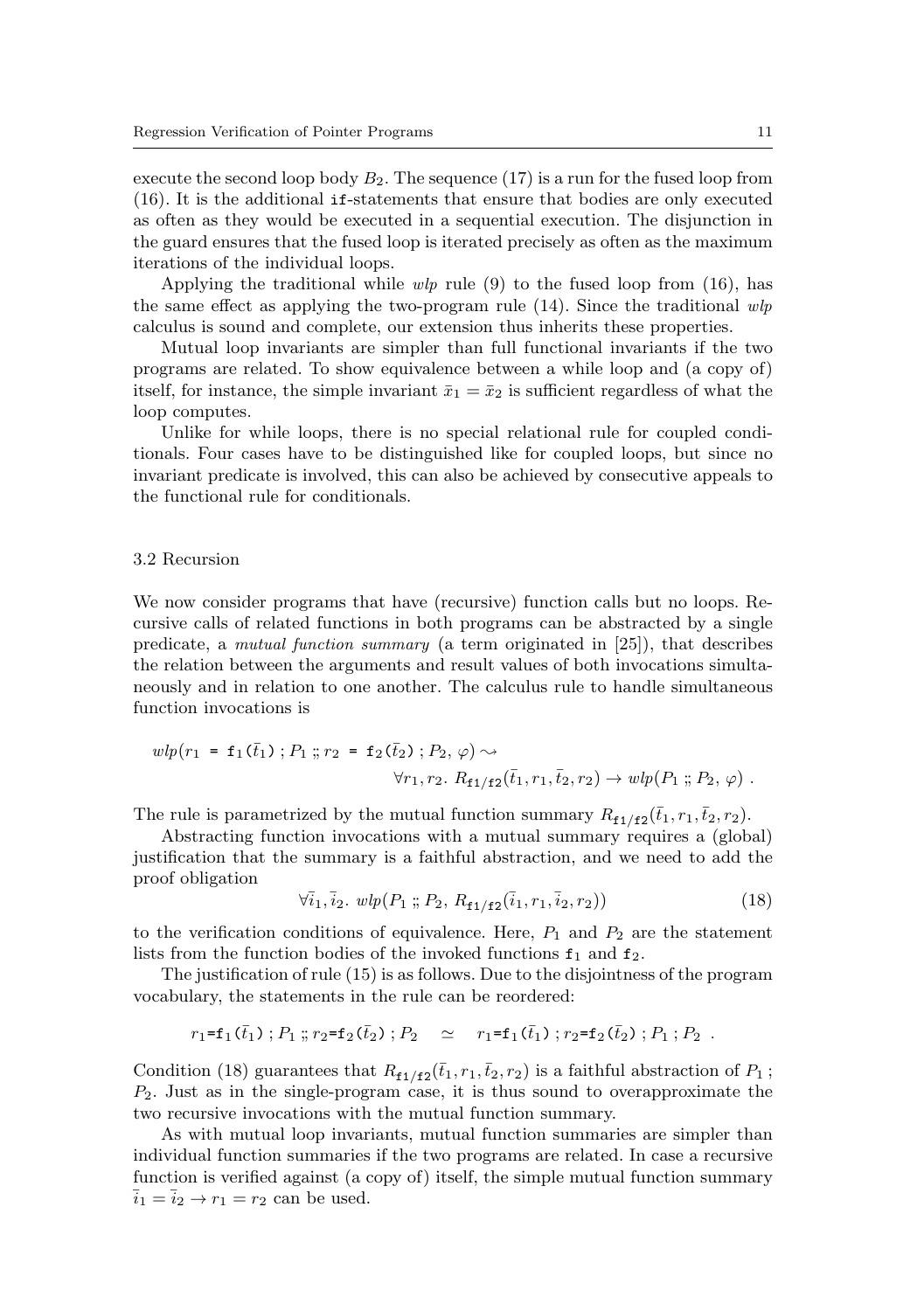$select \, : \, array \times Integer \rightarrow Integer$ store : array  $\times$  Integer  $\times$  Integer  $\rightarrow$  array  $\forall a, i, j. \ select(store(a, i, v), j) = \begin{cases} v, & \text{if } i = j, \end{cases}$  $select(a, j),$  otherwise. (19)  $\forall a_1, a_2. (\forall i. \, select(a_1, i) = select(a_2, i)) \rightarrow a_1 = a_2$  (20)

Fig. 5 Theory of arrays [32]

Note that the same mutual summary  $R_{f1/f2}(\bar{t}_1, r_1, \bar{t}_2, r_2)$  is used for every occurrence of the pair  $f_1/f_2$  of functions; this is in contrast to the coupling invariant rule (14) for loops, where it is possible to choose different mutual invariants  $C(\bar{x}_1, \bar{x}_2)$  for every application. While our calculus could in principle be extended to support multiple mutual summaries per  $f_1/f_2$  pair, the use of only a single such summary minimizes the number of required proof obligations (18).

## 4 Regression Verification for Programs with Pointers

To facilitate presentation, we have so far presented regression verification and our weakest precondition calculus for programs with integer variables only. We will now present the part of our method that is concerned with reading and writing heap data using pointers.

Programming Language We now incorporate pointers and pointer dereferences into the supported fragment of the programming language. That means that return values, function parameters, and local variables may now be of type int \*, i.e., pointers to integer values on the heap.

We support the most important operations on pointers; in particular, the value at the address pointed to by  $p$  can be accessed using the expression  $\ast p$ , for both reading and writing. In addition, pointer arithmetic is possible: if p is a pointer expression, then  $p + t$  (with t an integer expression) is a pointer expression as well, and similarly  $p - q$  for two pointers p and q represents an integer expression. The array access notation  $a[i]$  can be used instead of  $*(a+i)$  both for reading and writing.

The Theory of Arrays On the logic side, we make use of McCarthy's theory of arrays to capture the semantics of memory access and modifications (Figure 5). The theory defines the operators *store* and *select*. Intuitively,  $store(a, i, v)$  gives the array obtained by storing the value v at index i in array a, and select(a, i) returns the value stored in array  $\alpha$  at index  $i$ . The interplay of the operators is defined by the first axiom of the theory (Figure 5). Both ELDARICA and Z3 natively support solving constraints over the theory of arrays, so that the same architecture as before can be used for regression verification for programs with arrays.

Modeling the Heap Our model of the heap captures the entire memory as a single one-dimensional array mapping pointers (integers) to the values stored on the heap (also integers). To model operations on the heap, we introduce an implicit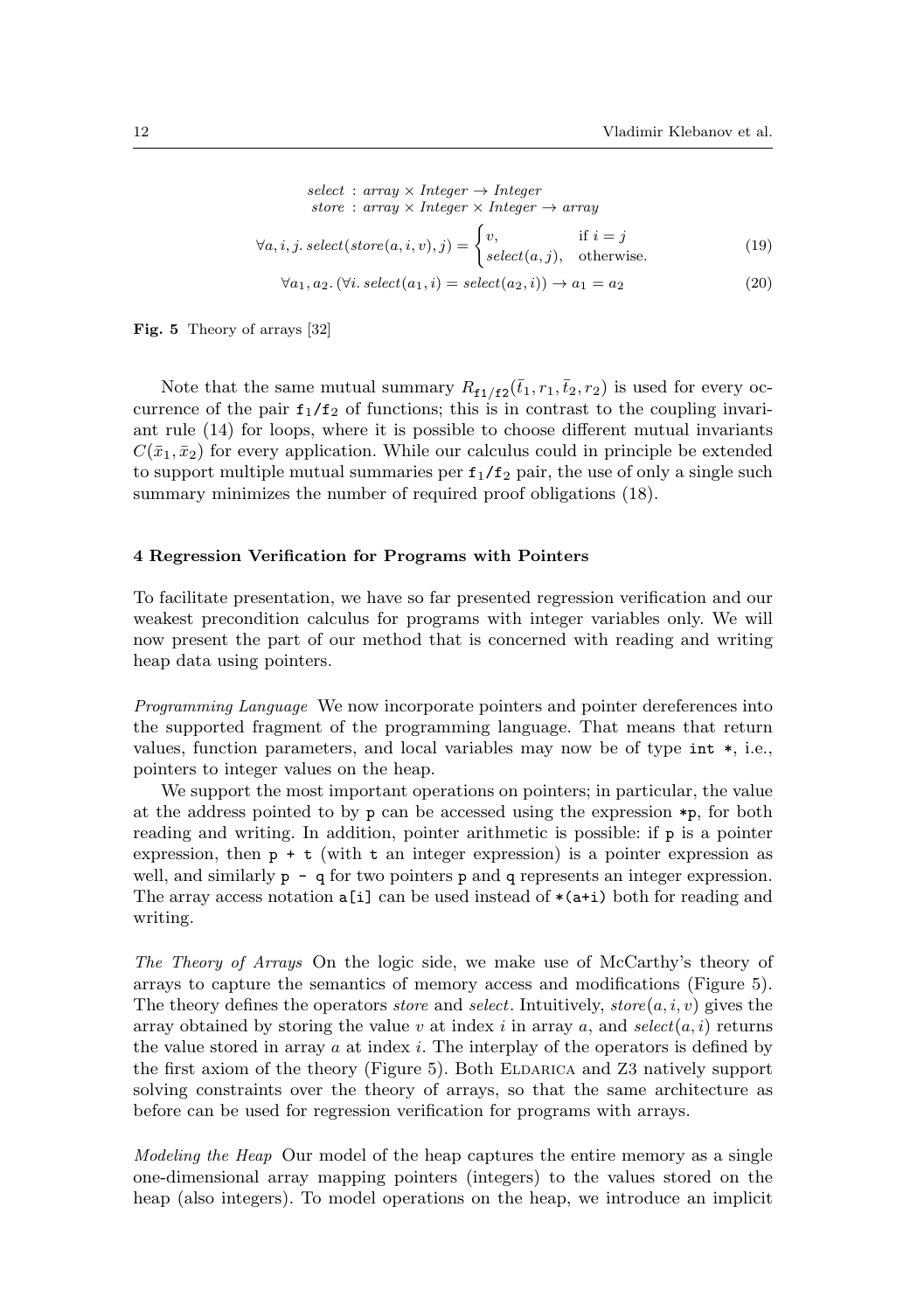program variable heap of type array that holds the current memory state. Any access/modification of the heap is mapped to array operations on this program variable. For instance, a pointer dereference \*p in the program corresponds to the selection operation  $select(headp, p)$ .

The wlp Calculus The wlp calculus in Figure 4 needs to be augmented by one rule which treats indirect assignment to a memory location and maps them to local variable assignments to the heap program variable using store:

$$
wlp(*\mathbf{x} = \mathbf{t}; P, \varphi) \sim \text{let } heap = store(headp, x, t) \text{ in } wlp(P, \varphi) \tag{21}
$$

In the presence of a heap, an invocation of a function may not only give rise to a return value but may also modify the heap memory. To model this fact within our framework, we assume that the heap variable is implicitly present as a parameter of each function, and that each function implicitly returns a tuple of heap and the explicit return value. This convention allows us to silently lift the rules (10) and (15) to heap-manipulating functions.

This modeling of the heap as a single array maintains both soundness and relative completeness of the approach.

Extended Notion of Program Equivalence In presence of heaps, it is no longer sufficient to ensure that the return values of the two functions are equal upon termination but it is necessary to also ensure that the heap has evolved equivalently as well, i.e.,  $heap_1 = heap_2$ . This equality between maps can be reformulated in the manner that both heaps evaluate equally at all indexes according to the axiom of extensionality (20) in Figure 5. Hence, we refine the equivalence proof obligation (5) to

$$
pre \to P_1 \simeq P_2 := \forall \overline{i_1}, \overline{i_2}. \ (\overline{i_1} = \overline{i_2} \land pre \to
$$

$$
wlp(P_1; P_2, r_1 = r_2 \land \forall x. \ select(headp_1, x) = select(headp_2, x))) \tag{22}
$$

in which  $x$  is an integer variable not occurring anywhere else.

## 5 Automating Equivalence Proofs

The application of the *wlp* rules in Figure 4 requires knowledge of specific predicates, namely loop invariants  $I(\bar{i}_1, \bar{x}_1)$  in rule (9), mutual loop invariants  $C(\bar{x}_1, \bar{x}_2)$ in (14), function summaries  $S_{f1}(\bar{t}, s)$  in (10), and mutual function summaries  $R_{f1/f2}(\bar{t}_1, r_1, \bar{t}_2, r_2)$  in (15). Together, those formulae represent the coupling predicate that witnesses program equivalence. Derivation of summaries and invariants is in general a complicated process and can require creativity and manual intervention. Thanks to the specialized wlp-rules for program equivalence, however, it is often possible to carry out equivalence proofs with comparatively simple predicates. In Section 1.1, for instance, it is possible to show the equivalence of programs computing non-linear functions with the help of just linear predicates; our experiments (Section 6) show that such simple predicates are sufficient for a wide range of realistic cases from regression verification.

We leverage recent methods for solving fixed-point constraints in order to compute required predicates without user intervention [23, 27, 34]. Such methods are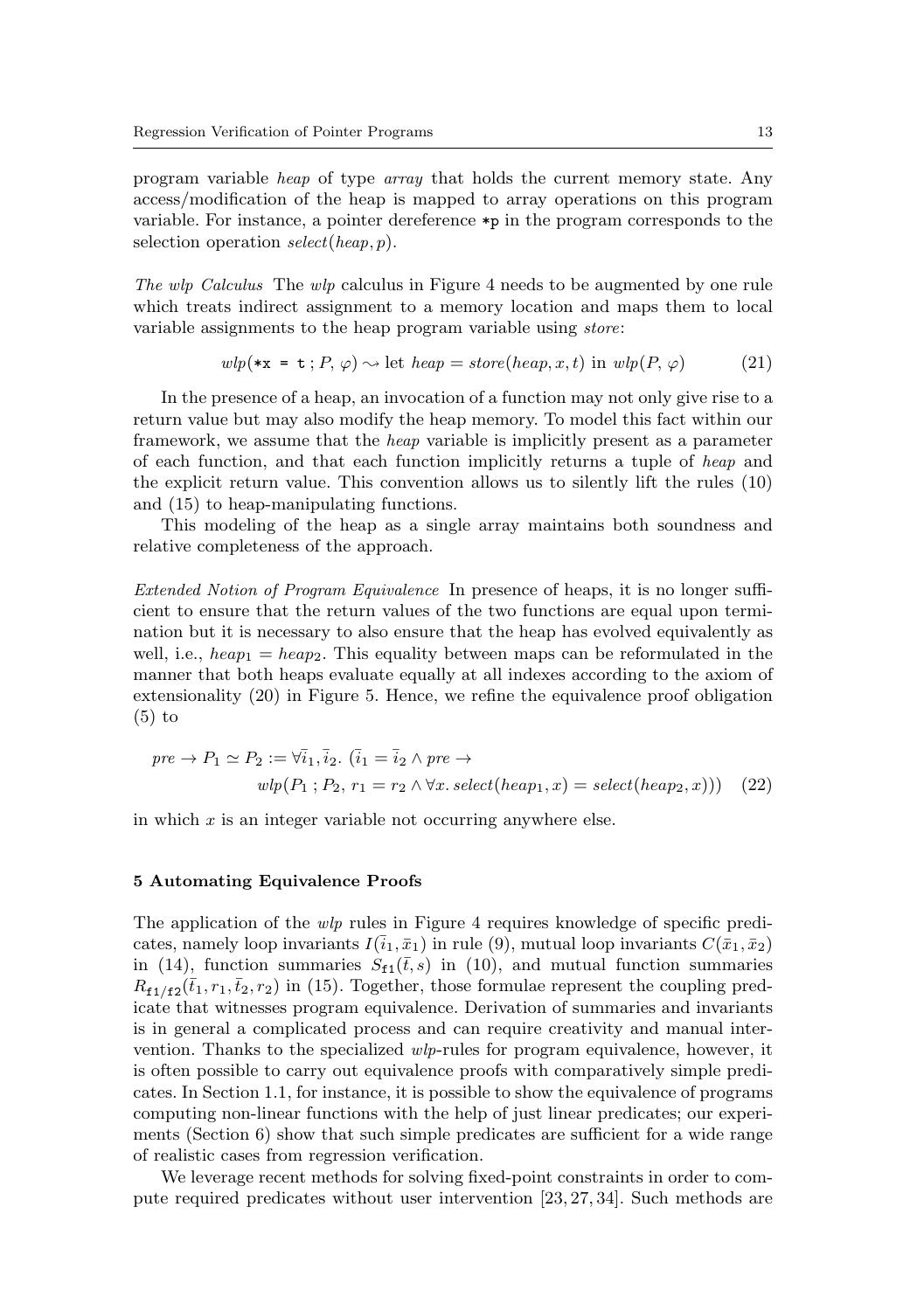in principle incomplete, but they are effective for deriving predicates in practical cases arising from equivalence proofs.

# 5.1 Recursive Horn Clauses

In order to derive invariants and coupling predicates, verification conditions are represented in form of Horn constraints over (uninterpreted) relation symbols, including I,  $C, S_{f1}, R_f$ , and then solved with the help of model checking techniques like predicate abstraction and Craig interpolation. More generally, we fix a set  $\mathcal{R}$ of uninterpreted fixed-arity relation symbols, and consider Horn clauses of the form  $H \leftarrow \varphi \wedge B_1 \wedge \cdots \wedge B_n$ , where:

- $\varphi$  is a constraint over variables occurring in the clause; in our experiments,  $\varphi$ is always a formula in quantifier-free Presburger arithmetic, but extension to other theories (e.g., arrays) is possible;
- − each  $B_i$  is an application  $p(t_1, \ldots, t_k)$  of a relation symbol  $p \in \mathcal{R}$  to first-order terms;
- H is similarly either an application  $p(t_1, \ldots, t_k)$  of a symbol  $p \in \mathcal{R}$  to first-order terms, or false.

H is called the head of the clause,  $\varphi \wedge B_1 \wedge \cdots \wedge B_n$  the body. In case  $\varphi = true$ , we usually leave out  $\varphi$  and just write  $H \leftarrow B_1 \wedge \cdots \wedge B_n$ . First-order variables in a clause are considered implicitly universally quantified; relation symbols represent set-theoretic relations over the universe of a first-order semantic structure. A set of Horn clauses HC over predicates  $\mathcal R$  is called *solvable* if there is an interpretation of the predicates  $\mathcal R$  as set-theoretic relations such the universal closure of every clause  $h \in HC$  holds.

Example 3 (Example 1 continued) Figure 6 shows the equivalence VC for the programs from the illustration example (Figure 2) as Horn clauses. Here,  $R$  is the uninterpreted predicate symbol (placeholder) for the coupling predicate (mutual function summary) of  $g_1$  and  $g_2$  introduced by application of rule (15). The uninterpreted predicates  $S_{g1}$  and  $S_{g2}$  are the function summaries for the respective individual functions and are introduced by (10). Clauses with head false result from equivalence proof obligations (5), whereas the clauses with a head different from false are due to justification conditions (4) and (18).

#### 5.2 Verification Conditions as Horn Clauses

For the encoding of verification conditions as Horn clauses, we assume that the set  $R$  contains symbols that can act as summaries for individual functions and function pairs (of appropriate arity), as well as relation symbols  $I_1, I_2, I_3, \ldots$  and  $C_1, C_2, C_3, \ldots$  to represent loop invariants:

 $\mathcal{R} = \{S_f, R_{f1/f2} \mid f, f_1, f_2 \text{ functions}\} \cup \{I_1, I_2, I_3, \ldots, C_1, C_2, C_3, \ldots\}$ .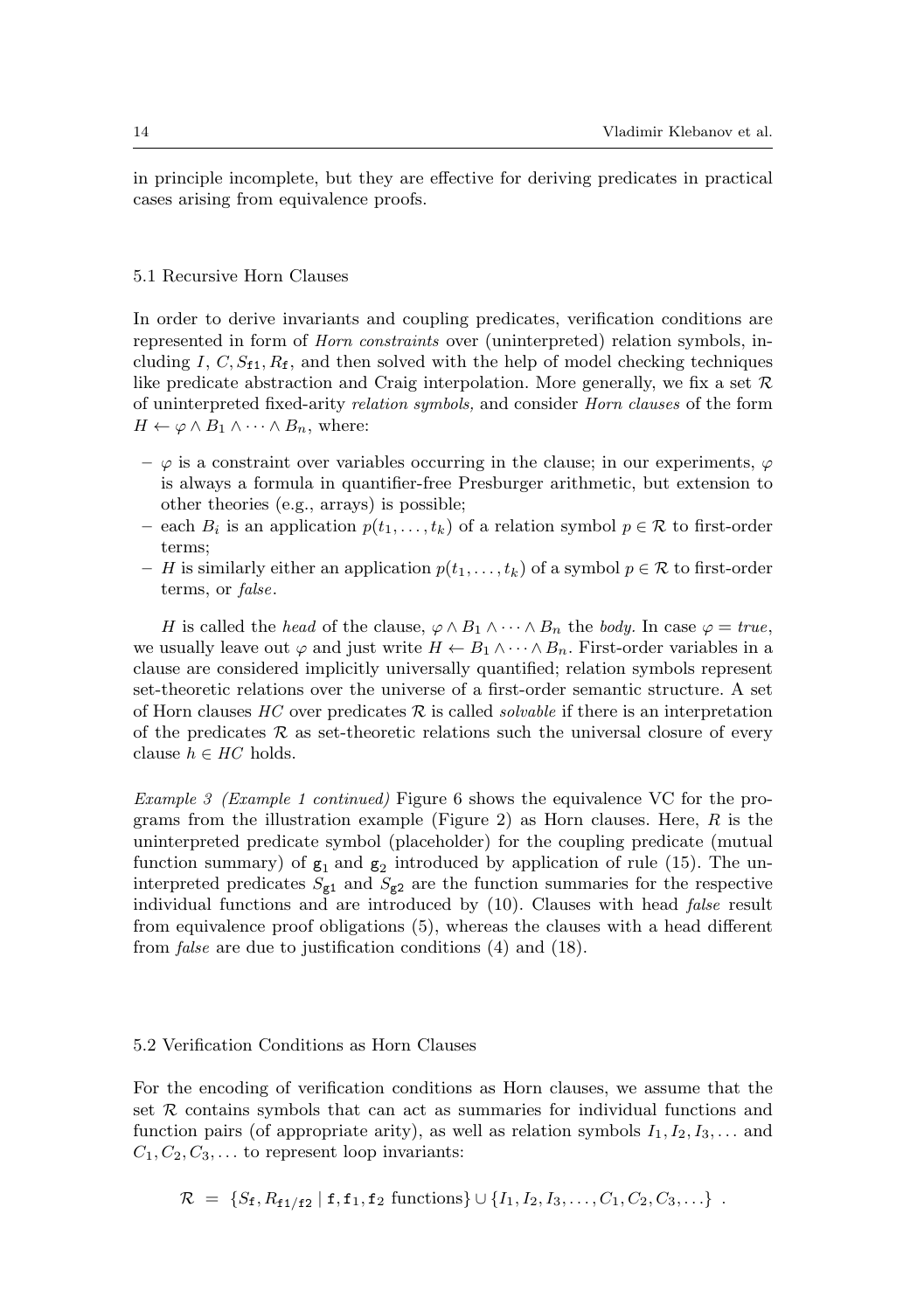$$
false \leftarrow \begin{array}{l} \n \text{false} \leftarrow \begin{array}{l} \n n_1 \leqslant 0 \land n_2 \leqslant 0 \land \\ \n n_1 = n_2 \land s_2 = 0 \land 0 \neq s_2 \n \end{array} \right. \\
 \n \text{false} \leftarrow \begin{array}{l} \n n_1 > 0 \land n_2 > 0 \land \\ \n n_1 = n_2 \land s_2 = 0 \land r_1 \neq r_2 \land \\ \n R(n_1 - 1, r_1, n_2 - 1, n_2 + s_2, r_2) \n \end{array} \right. \\
 \n \text{false} \leftarrow \begin{array}{l} \n n_1 > 0 \land n_2 \leqslant 0 \land \\ \n n_1 = n_2 \land s_2 = 0 \land r_1 \neq s_2 \land \\ \n S_{\text{g1}}(n_2 - 1, r_1) \n \end{array} \right. \\
 \text{false} \leftarrow \begin{array}{l} \n n_1 \leqslant 0 \land n_2 > 0 \land \\ \n n_1 = n_2 \land s_2 = 0 \land 0 \neq r_2 \land \\ \n S_{\text{g2}}(n_2 - 1, n_2 + s_2, r_2) \n \end{array} \right. \\
 \text{Sg1}(n_1, 0) \leftarrow n_1 \leqslant 0 \\
 \text{Sg1}(n_1, r_1 + n_1) \leftarrow n_1 > 0 \land S_{\text{g1}}(n_1 - 1, r_1) \n \end{array} \right. \\
 \text{Sg2}(n_2, s_2, s_2) \leftarrow n_2 \leqslant 0 \\
 \text{Sg2}(n_2, s_2, r_2) \leftarrow n_2 > 0 \land S_{\text{g2}}(n_2 - 1, n_2 + s_2, r_2) \n \end{array} \right. \\
 \text{R}(n_1, 0, n_2, s_2, s_2) \leftarrow n_1 \leqslant 0 \land n_2 \leqslant 0 \\
 \text{R}(n_1, r_1 + n_1, n_2, s_2, r_2) \leftarrow \begin{array}{l} \n n_1 > 0 \land n_2 > 0 \land \\ \n n_1 = 0 \land n_2 > 0 \land \\ \n n_1 =
$$

Fig. 6 Program equivalence VC as Horn clauses

We then consider the conjunction of the equivalence statement  $pre \rightarrow P_1 \simeq P_2$ and the correctness of the summaries for all functions reachable from  $P_1$  or  $P_2$ :

$$
\forall \bar{i}_1, \bar{i}_2. \ (\bar{i}_1 = \bar{i}_2 \land pre \rightarrow wlp(P_1 \lor P_2, r_1 = r_2))
$$
  
\n
$$
\land \bigwedge_{\substack{\mathbf{f} \text{ a} \\ \text{function}}} \forall \bar{i}_\mathbf{f}. \ wlp(P_\mathbf{f}, S_\mathbf{f}(\bar{i}_\mathbf{f}, r_\mathbf{f}))
$$
  
\n
$$
\land \bigwedge_{\substack{\mathbf{f} \text{ a} \\ \text{ f1,f2}}} \forall \bar{i}_\mathbf{f1}, \bar{i}_\mathbf{f2}. \ wlp(P_{\mathbf{f1}} \lor P_{\mathbf{f2}}, R_{\mathbf{f1/f2}}(\bar{i}_\mathbf{f1}, r_{\mathbf{f1}}, \bar{i}_\mathbf{f2}, r_{\mathbf{f2}}))
$$
\n(23)

Intuitively, any valuation of the relation symbols  $\mathcal R$  that makes (23) valid is a witness for the equivalence of  $P_1$  and  $P_2$ , assuming pre holds initially.

The next step is the elimination of the  $wlp$  transformer from (23), by means of exhaustive application of the rules in Figure 4. When applying (10) or (15) to replace function calls  $f, f_1, f_2$  with the corresponding summary, the relation symbol  $S_f$  or  $R_{f1/f2}$  is inserted in the formula; similarly, when applying the loop rules (9) or (14), a fresh relation symbol  $I_k$  or  $C_k$  is introduced. We explain one possible strategy for applying the reduction rules below. Once application of the wlp rules to  $(23)$  has terminated, Horn clauses can be extracted from the reduct VC (a pure first-order formula), thanks to the following lemma:

Lemma 1 Suppose VC resulted from exhaustive application of rules in Figure 4 to (23). Then the clause normal form  $VC_H$  of  $VC$  is Horn.

The clause normal form  $VC_H$  is derived by first distributing negations (*negation*) normal form) in VC, then pulling out all universal quantifiers  $\forall$  (prenex normal form), and finally transforming to *conjunctive normal form* [24]. To see that the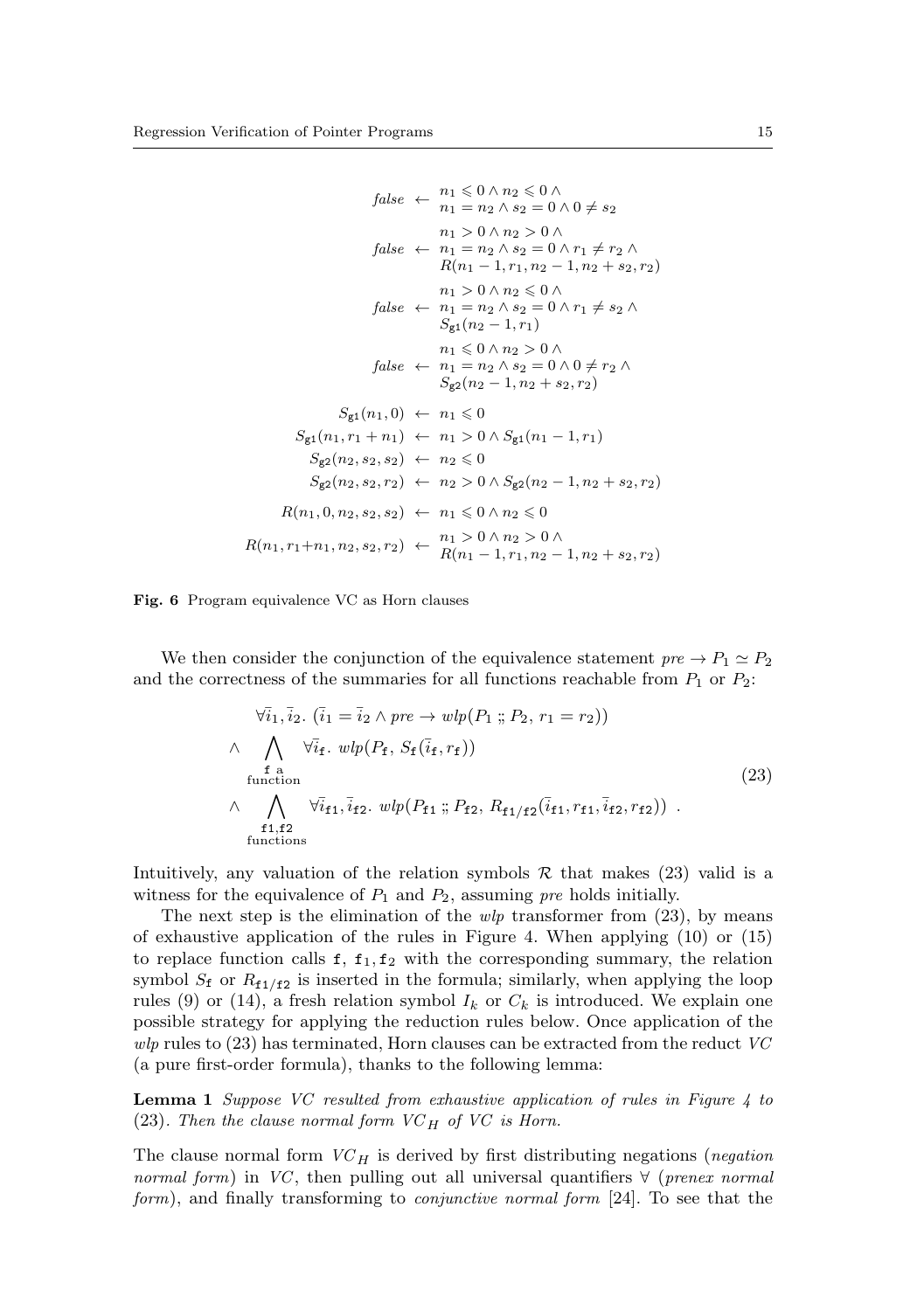clause normal form  $VC_H$  is Horn, observe that (23) only contains  $wlp$  in positive positions, and that any two positive occurrences of relation symbols are separated by a conjunction; both properties are preserved by application of wlp rules, and entail that each clause in the clause normal form contains at most one positive relation symbol.

Reduction Strategy In some situations, it can happen that more than one rule in Figure 4 is applicable to a wlp expression, so that in principle more than one verification condition VC can be derived from (23). Different VCs can represent different ways to match up loops and corresponding function calls in the two programs checked for equivalence, and can therefore make the subsequent solving of the Horn constraints  $VC_H$  more or less difficult.

At the moment, we resolve such choice points using a greedy application strategy:

- 1. as long as possible, rules (??), (7), (8), (13) to eliminate assignments, conditionals, and return statements of the individual programs, possibly together with  $(12)$  to change the order of programs.
- 2. if no further rules from point 1 are applicable, try to use (14) or (15) for synchronous handling of loops or function calls; if this succeeds, go back to 1.
- 3. if no further rules from point 1 or 2 are applicable, use (9) or (10) to eliminate single loops or function calls; if this succeeds, go back to 1.

This strategy matches up loops and function calls in the order in which they occur in the considered programs. The strategy produces good results in our experiments, but can clearly be refined to take more sophisticated similarity measures into account. Further discussion is given in Section 6.

#### 5.3 Solving Horn Clauses

A number of algorithms exist to solve the Horn clauses  $VC_H$ , including *predicate* abstraction [23, 34] and property-directed reachability (PDR, also known as IC3) implemented in Z3 [27]. The procedures attempt to construct a symbolic solution of  $VC_H$  in a decidable logic, for instance in (quantifier-free) Presburger arithmetic; such a solution maps every *n*-ary relation symbol in  $R$  to a symbolic predicate over n variables.

Example 4 (Example 3 continued) For the clauses in Example 3, the following predicates are found for the uninterpreted symbols:

$$
R(n_1, r_1, n_2, s_2, r_2) \rightarrow (n_1 = n_2 \rightarrow r_1 + s_2 = r_2)
$$
  
\n
$$
S_{g1}(n_1, r_1) \rightarrow true
$$
  
\n
$$
S_{g2}(n_2, s_2, r_2) \rightarrow true
$$

which is the solution already discussed in Section 1.1. The function summaries  $S_{g1}$ and  $S_{g2}$  can be trivially chosen to be *true* since the Horn clauses in which they occur in the body are already valid without them.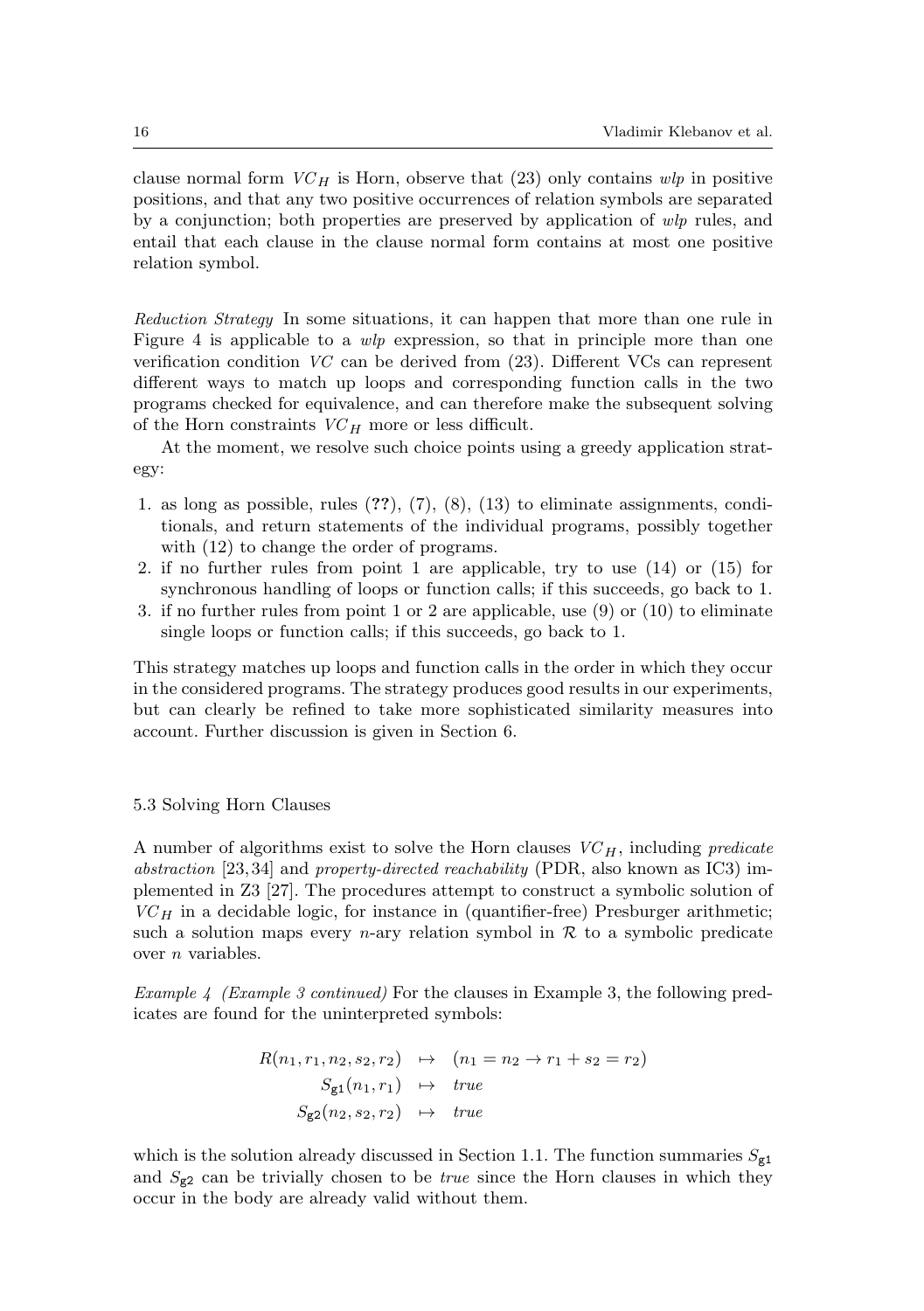In general, if it terminates, a Horn solver will produce one of two possible results: (i) a symbolic solution of the processed Horn clauses, or (ii) a concrete counterexample tree that witnesses that no solution of the Horn clauses exists. The leaves in a counterexample tree correspond to entry clauses (clauses without relation symbols in the body), the root of the tree to an assertion clause with head false; the counterexample shows that every attempt to satisfy the Horn clauses has to lead to one of the assertion clauses being violated.<sup>7</sup> Through additional bookkeeping and labeling, counterexamples can be translated back to runs of the programs  $P_1, P_2$  that are checked for equivalence; the counterexample specifies the path taken through each program, as well as the values of all program variables.

We summarize by stating the correctness of our procedure, which is based on the following observation:

Lemma 2 Regardless of the order in which wlp rules are applied, it is the case that  $pre \rightarrow P_1 \simeq P_2$  holds if and only if  $VC_H$  is solvable (in the set-theoretic sense).

Good strategies for the *wlp* rules are crucial to ensure termination of Horn solvers in practice. As illustrated in Section 1.1, it can (frequently) happen that linear expressions suffice to prove equivalence when searching for the right set of mutual invariants or post-conditions, while otherwise non-linear formulas might be necessary (and Horn solvers would likely diverge and time out).

For programs  $P_1, P_2$  that are not equivalent—i.e.,  $pre \rightarrow P_1 \simeq P_2$  does not hold—the situation is simpler in the sense that there are always concrete counterexamples of  $VC_H$  witnessing non-equivalence. This is the case since there have to be concrete inputs for which  $P_1$  and  $P_2$  produce distinct results, and the executions of  $P_1$  and  $P_2$  could be translated to a counterexample of  $VC_H$ . A Horn solver might still fail to find counterexamples in practice, though in principle a simple enumeration strategy suffices to guarantee completeness for non-equivalence.

**Theorem 1 (Correctness)** If a Horn solver applied to  $VC_H$  terminates, then one of the following holds:

- a solution is found for  $VC_H$ , and in this case the equivalence pre  $\rightarrow P_1 \simeq P_2$  holds;
- a counterexample is found, and the programs are not equivalent.

## 5.4 Horn Solving with Arrays

Horn solvers like Z3 or ELDARICA directly support the datatype of arrays in Horn clauses to be solved, but require the user to specify the shape of solutions that should be derived. Arrays are typically handled with the help of the instantiation technique introduced in [12], which corresponds to a step-wise reduction to Horn clauses over simpler datatypes:

1. Literals  $p(a_1, \ldots, a_n, t_1, \ldots, t_m)$  in Horn clauses that receive array expressions  $a_1, \ldots, a_n$  as arguments are transformed to literals in which all arguments are

<sup>7</sup> Due to reasons of computability, sets of Horn clauses exist for which neither (i) nor (ii) can be returned: those are clauses that are solvable in a set-theoretic sense, but no solution can be expressed in the decidable language used for predicates. In such cases, usually non-termination occurs.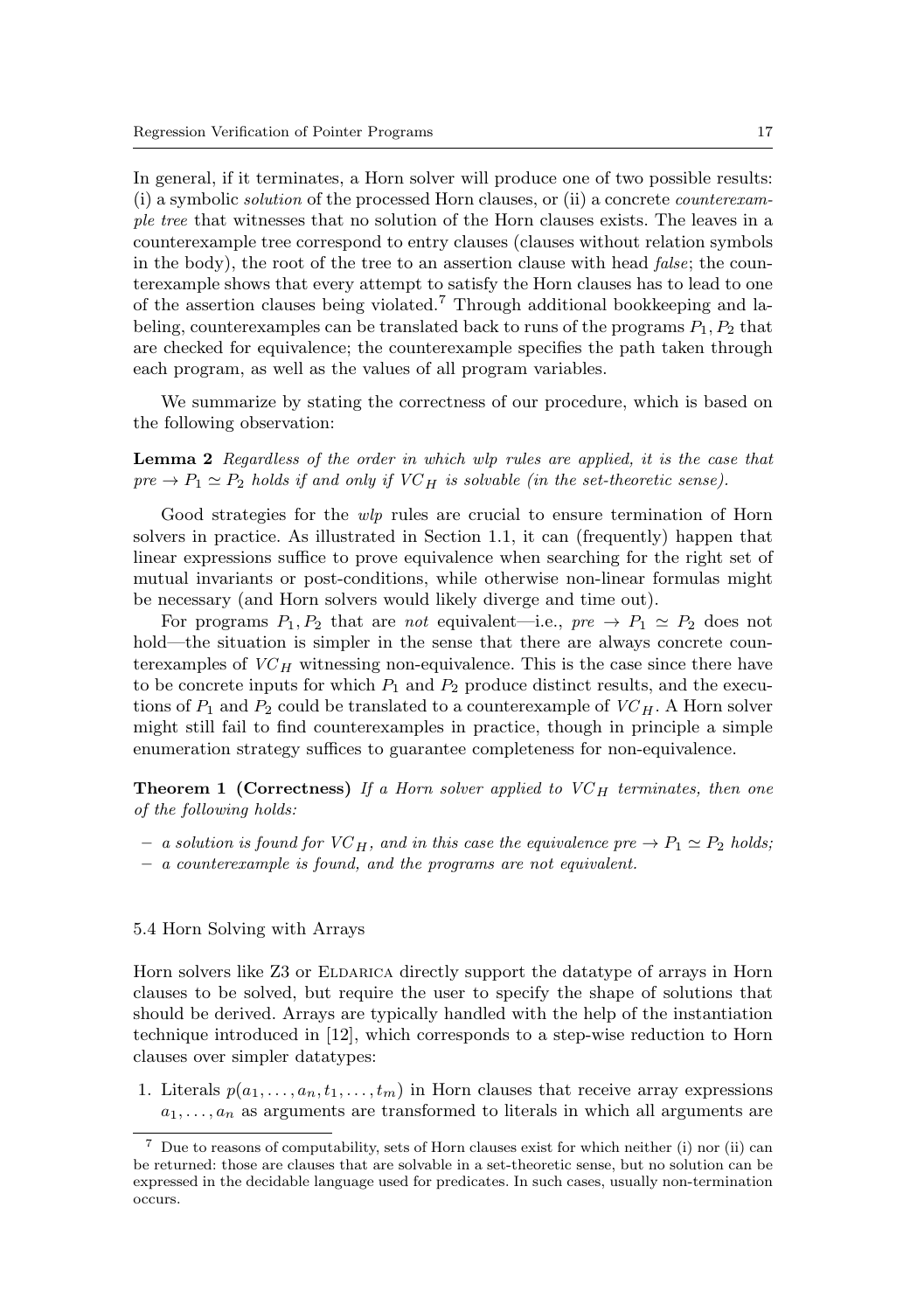scalar (in our case, integer-valued), at the cost of introducing additional quantifiers. For instance,  $p(a_1, \ldots, a_n, t_1, \ldots, t_m)$  can be replaced with the formula

 $\forall i_1, \ldots, i_n \ldotp p'(i_1, select(a_1, i_1), \ldots, i_n, select(a_n, i_n), t_1, \ldots, t_m)$  (24)

with a new relation symbol  $p'$  that observes the value of each array  $a_j$  at a universally quantified location  $i_j$ . Occurrences of p are uniformly replaced with the quantified  $p'$  in all Horn clauses.

Other replacement schemata are possible as well, for instance  $p'$  can be defined to read multiple locations of each array argument  $a_i$ , or the same index variable  $i_j$  can be used for multiple arrays. The transformation can therefore most meaningfully be done by the user, who often has domain knowledge about the schema necessary to solve a set of Horn clauses at hand.

- 2. The formulae obtained after the first reduction are not strictly Horn, since they can contain additional universally quantified literals in the body. Those quantified literals can be replaced with a conjunction of instances of the literal by means of e-matching [12,14]; for example,  $\forall i. p'(i, select(a, i))$  can be replaced with the conjunction  $p'(t_1, select(a, t_1)) \wedge p'(t_2, select(a, t_2))$  if  $select(a, t_1)$  and  $select(a, t_2)$  are relevant existing terms in a clause. After elimination of all universal quantifiers in this way, we again arrive at a set of Horn clauses, with the additional property that no relation symbol has array-valued arguments. Solvers like Eldarica can perform this second reduction step automatically.
- 3. Finally, occurrences of the array operations select and store can be eliminated from all clauses using an Ackermann-like encoding, taking the array axioms (Figure 5) into account. For instance, a clause

 $q(i, select(store(a, j, 0), i), j) \leftarrow p(i, select(a, i))$ 

can be replaced by the (equivalent) set of array-free clauses

$$
q(i, x, j) \leftarrow p(i, x) \land i \neq j, \qquad q(i, 0, j) \leftarrow p(i, x) \land i = j.
$$

Again, solvers like Z3 and ELDARICA can perform this reduction automatically, producing Horn clauses that do not contain arrays any more and can be solved using methods like CEGAR (Section 7) or PDR [27].

The three transformations are sound, in the sense that solvability of the clauses produced in Step 3 implies solvability of the original clauses. Steps 1 and 2 are in general incomplete, however: even if the original clauses are solvable (over the theory of arrays), it can happen that the formulae after Step 1 or 2 do not have any solutions. Due to this overapproximation, the solver may return with a result of "unknown" in cases of spurious counter examples.

For the case of regression verification, we translate relation symbols with arrayvalued arguments to quantified literals in the style of (24), i.e., only one location is read for every array argument. This restricts the expressiveness in coupling predicates. Sortedness of an array can, e.g., not be be expressed since that would inherently involve reading two locations within one array (like  $a[i] \leq a[i+1]$ ). For regression verification, this restriction is not severe, however, since the predicates inferred here are relational and our experiments show that in many cases access to one location suffices here even if the individual functional contracts would require reading more than one location.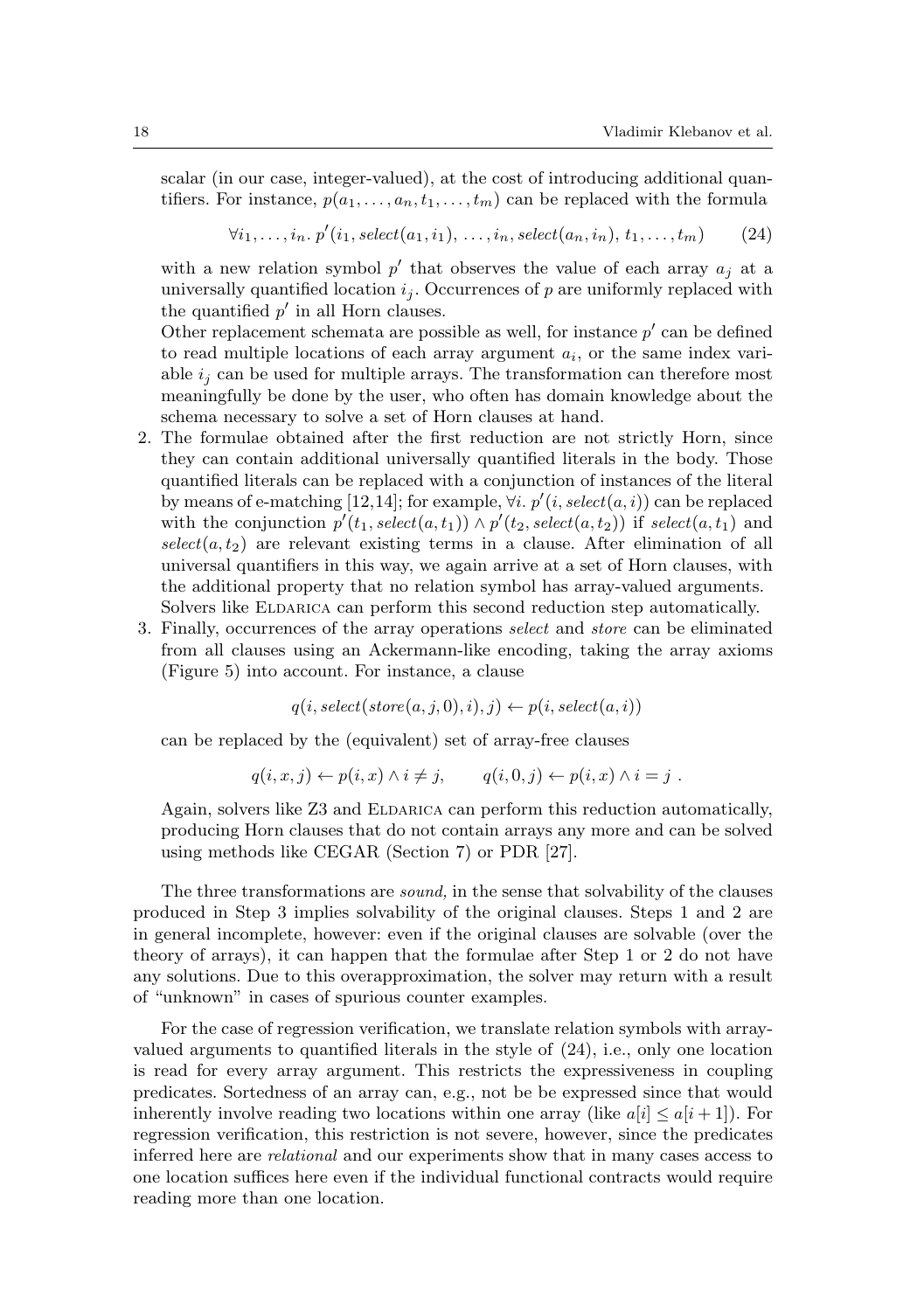#### 5.5 Completeness Properties of the Approach

Our method exploits structural similarities between the compared programs, and can generally be expected to perform well when applied to programs with a high degree of similarity. In other situations, for instance when exchanging complete algorithms (e.g., replacing a bubble sort procedure with quicksort), or when changing the design of a system in a fundamental way, it is a lot less likely that an equivalence proof can be found automatically. In other words, the method works well whenever sufficiently "simple" coupling predicates exist that prove program equivalence, which is typical in the regression verification setting.

When abstracting from the concrete behaviour of Horn solvers (which are "best-effort," and might fail to discover the right predicates), we can identify several cases where our approach is complete, in the sense that the clauses produced in Section 5.4 are satisfiable. As a baseline, our procedure will always be able to prove that a program is equivalent to itself, by applying the greedy reduction strategy from Section 5.2, and choosing the coupling predicates  $\bar{x}_1 = \bar{x}_2 \wedge (i_1 =$  $i_2 \rightarrow select(headp_1, i_1) = select(headp_2, i_2)$ . In addition, for this completeness property it is required that Step 2 in Section 5.4 introduces a sufficient set of instances of quantified literals, covering all accesses to the arrays modelling heap.

A second case in which we can observe completeness of the procedure are programs with the same control structure and locally equivalent (though not necessarily identical) loop and function bodies. In this case, the same coupling predicates  $\bar{x}_1 = \bar{x}_2 \wedge (i_1 = i_2 \rightarrow select(headp_1, i_1) = select(headp_2, i_2))$  can be chosen for the entry points of the bodies.

#### 6 Implementation and Experiments

We have implemented our approach for a language close to a subset of ANSI C in a tool named Rêve. Program data includes local variables and function parameters of type int, which is interpreted as unbounded (i.e., mathematical) integers, as well as pointers of type  $int^*$ . Bounded integers can be simulated by instrumenting programs with modulo operations, at the cost of increased reasoning complexity. Supported control structures are if-then-else and while statements, function calls and returns. For simplicity, the return statement must always be the last statement of a function and must return a local variable. Recursive function calls may not occur within the conditions of if or while statements. Checking conditional and relational equivalence of programs is supported.

The tool (i.e., the wlp calculus) is implemented in Standard ML. As Horn constraint solvers we used Z3 (unstable branch as of 2014-11-03, using both PDR and Duality solver engines) and ELDARICA (version v1.1-rc)<sup>8</sup>. In all cases, the ELDARICA tool is used for clausification, i.e., to convert the result of the wlp calculus into a set of Horn clauses over integers (eliminating arrays as explained in Section 5.4).

<sup>8</sup> https://github.com/uuverifiers/eldarica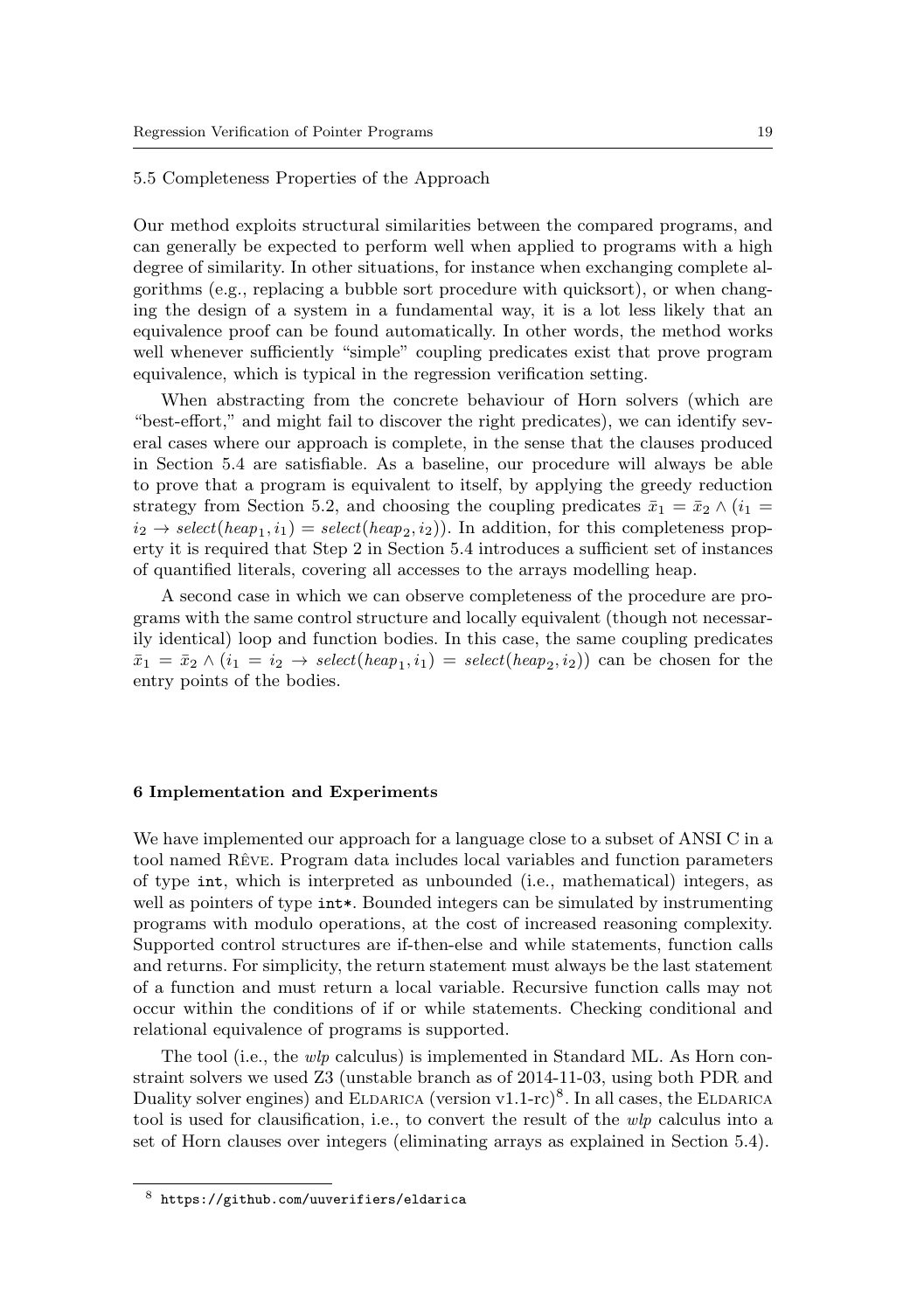#### 6.1 Experiments

We have evaluated the effectiveness and performance of our tool on a collection of benchmarks. The benchmarks vary in size from 16–53 lines of code (for both programs together, excluding comments or empty lines) and are available with the tool at the URL given in the introduction. Benchmark results are summarized in Table 1.

We give performance results for Rêve with three different Horn solvers and also for the Regression Verification Tool (RVT) by Strichman and Godlin [21] (cf. Section 8), also operated by us. Dash (−) denotes timeout at 30 seconds, and cross  $(\lambda)$  denotes that the tool terminates but cannot prove equivalence. All times have been measured on a machine with a 2.80 GHz Intel Core if 860 CPU.<sup>9</sup>

The programs in the first group in Table 1 are recursive, while the ones in the second group contain loops. The third group is concerned with pointer programs. Benchmarks where the two programs were not equivalent are in the fourth group, and their names end with a bang (!). All other benchmarks contain equivalent programs; the ✗ outcome is in this case a false negative.

Benchmarks limit1 to limit3 were given by Strichman and Godlin as beyond the limits of their approach to regression verification. Benchmarks barthe2-big and barthe2-big2 embed the benchmark barthe2 into a larger program that is syntactically identical in both versions. We could not prove equivalent the ackermann benchmark, as the result of a recursive function call is used as the argument to another recursive function call. Furthermore, we originally could not prove the limit1 benchmark, as two steps of the first loop are equivalent to one step of the second loop, an issue that we solve in Section 6.3 and illustrate with the larger digits10 benchmark. The triangular-mod benchmark corresponds to the illustrating example instrumented with modulo operations to simulate integer overflow.

The two pointer programs memcpy and propagate serve as examples in this paper. A small optimization of a selection sort implementation is considered in selsort; the swapping of two arrays swaparray is an example of conditional equivalence since the two algorithms are only equivalent if the arguments do not alias. In cocome, new behavior is added to an existing piece of code and the new revision behaves equivalently under conditions. The other pointer programs are variations of smaller algorithms.

As far as we are aware, RVT does not supply additional information to assist the user in case of a failed proof attempt. While, in theory, the model checker underlying RVT produces a counterexample, such a counterexample can be spurious due to the fixed abstraction employed. The ELDARICA solver that we use, in contrast, returns a genuine counterexample for many failed proofs (cf. Section 5). We found these counterexamples useful in diagnosing problems with the programs, even though we currently do not translate these counterexamples into source code terms.

<sup>9</sup> There are several reasons for the timings being different to those we previously reported in [18]. These include: different hardware, newer versions of all tools, and in particular ELDARica now used in client-server mode, which avoids JVM startup and warmup costs.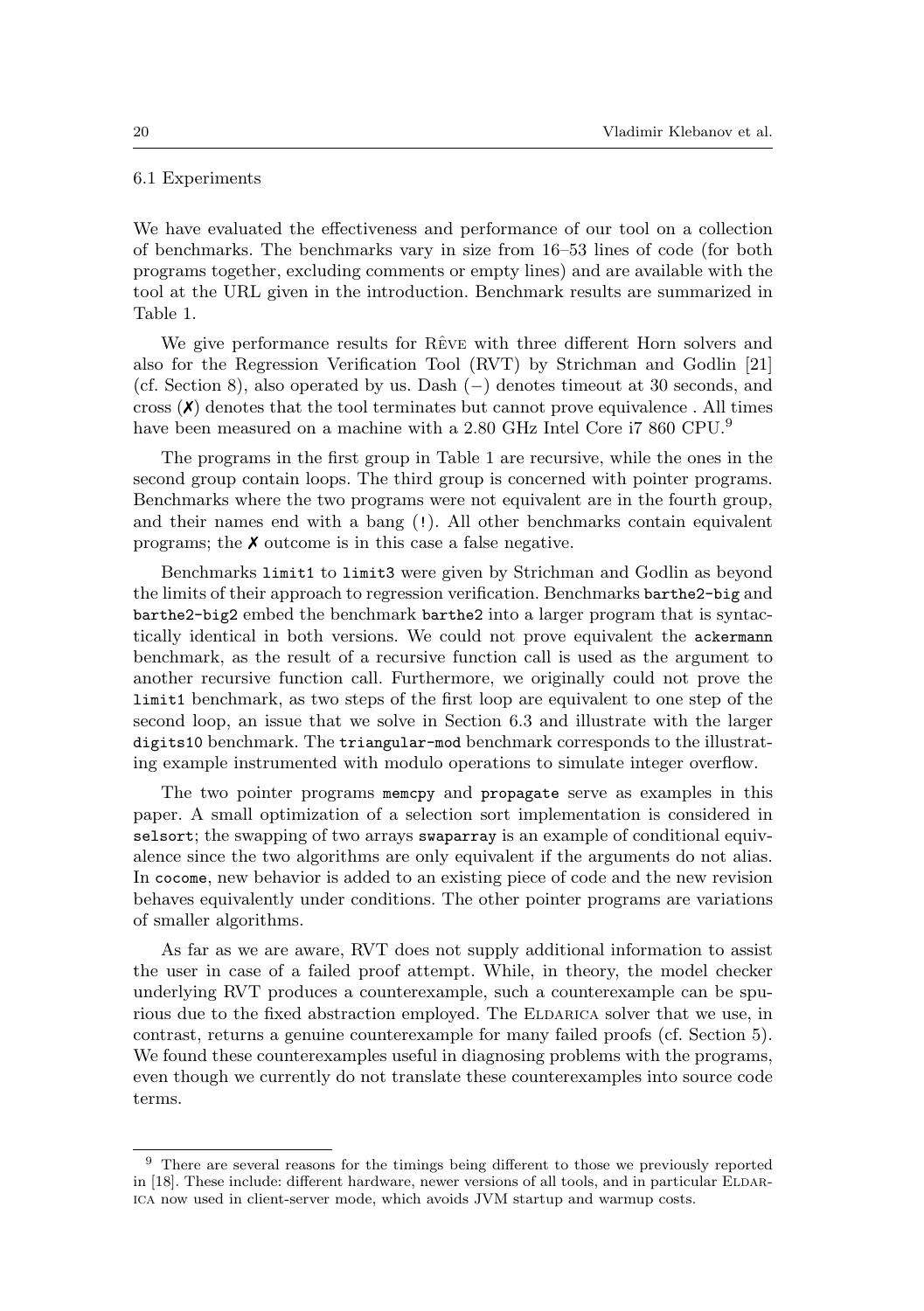# Table 1 Benchmark results

|                |                                                                                                                                                              |                                                                                  | Run time (seconds)                                                      |                                                                      |                                                                              |                                                                                              |                                                                                              |
|----------------|--------------------------------------------------------------------------------------------------------------------------------------------------------------|----------------------------------------------------------------------------------|-------------------------------------------------------------------------|----------------------------------------------------------------------|------------------------------------------------------------------------------|----------------------------------------------------------------------------------------------|----------------------------------------------------------------------------------------------|
|                | Benchmark                                                                                                                                                    | LOC                                                                              | EVE                                                                     | PDR<br>RÊVE <sub>T</sub><br>23/                                      | Z3/Duality<br>RÊVE+                                                          | <b>ELDARICA</b><br>RÊVE+                                                                     | Source                                                                                       |
| Recursion      | ackermann<br>mccarthy91<br>limit1<br>limit2<br>$\lim$ it $3$<br>add-horn<br>triangular<br>triangular-mod<br>inlining                                         | 30<br>22<br>22<br>22<br>24<br>26<br>23<br>53<br>20                               | 0.8<br>0.77<br>Х<br>0.79<br>Х<br>Х<br>Х<br>Х<br>Х                       | 0.07<br>0.02                                                         | 0.78<br>0.15<br>0.22<br>0.02                                                 | 3.38<br>0.10<br>0.10<br>0.15<br>0.17<br>0.13<br>0.20                                         | $\left[ 21\right]$<br>$\left[ 21\right]$<br>[21]<br>$\left[ 21\right]$<br>$\left[ 21\right]$ |
| Loops          | simple-loop<br>loop<br>loop2<br>loop3<br>loop4<br>loop5<br>while-if<br>digits10<br>barthe<br>barthe2<br>barthe2-big<br>barthe2-big2<br>bug15<br>nested-while | 16<br>22<br>22<br>28<br>22<br>22<br>22<br>32<br>28<br>22<br>32<br>42<br>26<br>28 | Х<br>Х<br>Х<br>Х<br>Х<br>Х<br>Х<br>Х<br>Х<br>Х<br>Х<br>Х<br>1.09<br>1.2 | 0.04<br>0.10                                                         | 0.33<br>0.05<br>0.04<br>0.24<br>0.08<br>1.12<br>0.13<br>0.16<br>0.09<br>0.13 | 0.10<br>0.09<br>0.10<br>0.17<br>0.11<br>1.26<br>0.12<br>0.15<br>0.29<br>0.44<br>0.09<br>0.19 | $\lceil 1 \rceil$<br>[9]<br>$\left[ 9 \right]$<br>[21]<br>$[21]$                             |
| Pointers       | memcpy-a<br>memcpy-b<br>fib<br>propagate<br>clearstr<br>findmax<br>cocome<br>selsort<br>swaparray                                                            | 15<br>17<br>25<br>16<br>18<br>24<br>24<br>34<br>20                               |                                                                         | $\overline{\phantom{0}}$<br>0.09<br>0.27<br>0.01<br>0.08             | 0.26<br>0.35<br>0.28<br>0.21<br>0.10<br>0.50<br>0.62                         | 0.45<br>0.45<br>1.46<br>0.68<br>0.53<br>1.09<br>3.35                                         |                                                                                              |
| Not equivalent | ackermann!<br>limit 1!<br>limit2!<br>add-horn!<br>triangular-mod!<br>inlining!<br>loop5!<br>barthe!<br>nested-while!                                         | 30<br>22<br>25<br>28<br>49<br>20<br>22<br>31<br>28                               | Х<br>Х<br>Х<br>Х<br>Х<br>Х<br>Х<br>Х<br>Х                               | 0.07<br>0.02<br>0.62<br>0.03<br>3.01<br>0.01<br>0.02<br>1.20<br>0.06 | 0.08<br>0.03<br>0.67<br>0.02<br>0.03<br>0.05<br>1.29<br>0.04                 | 0.24<br>0.07<br>10.72<br>0.11<br>0.13<br>0.08<br>16.4<br>0.17                                |                                                                                              |

"−"=timeout, "✗"=unknown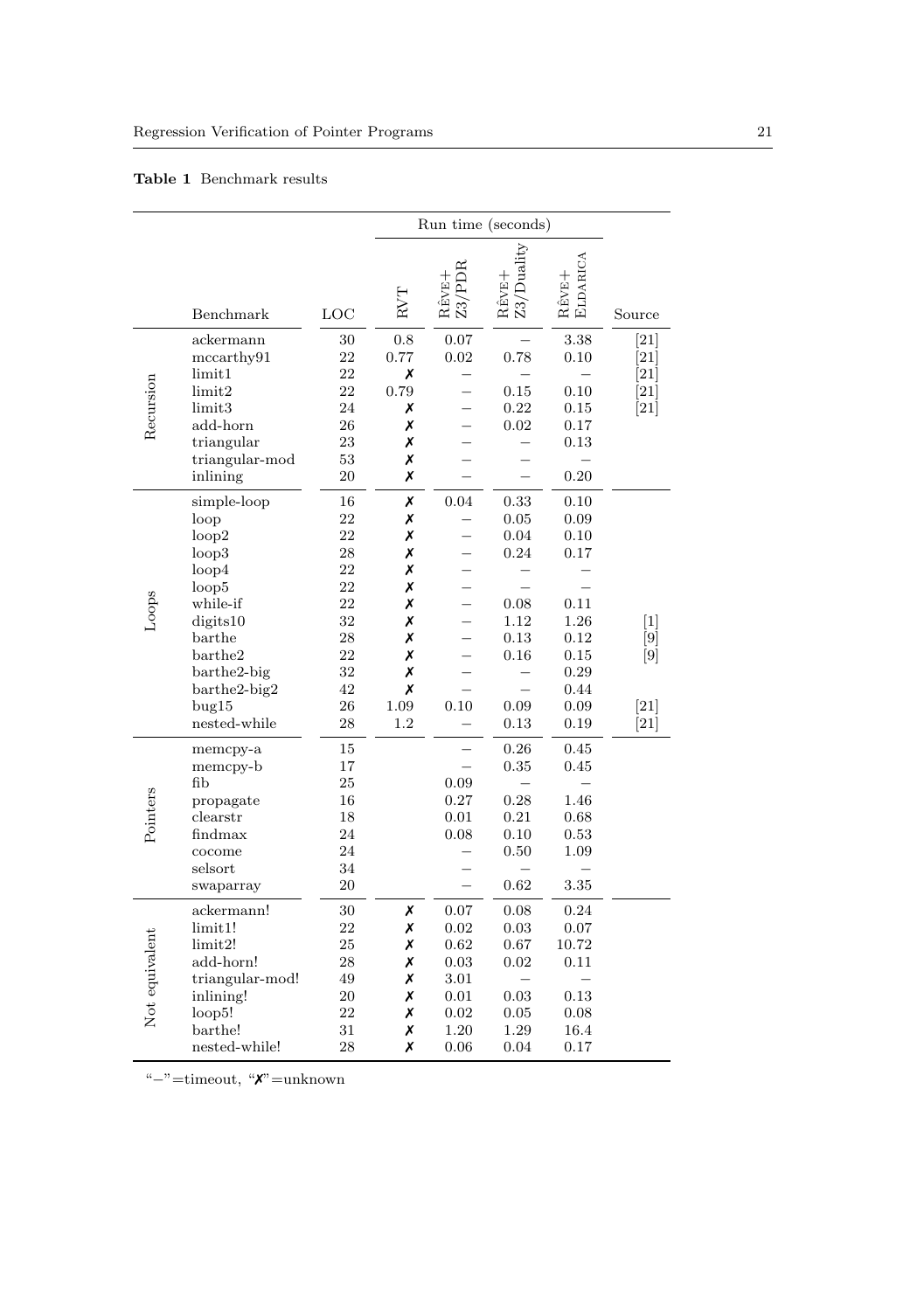#### 6.2 Discussion of the Experiments

Studying Table 1, we can make a number of observations. The RVT tool does not perform well on our selection of benchmarks, which is because RVT is designed for comparison of larger programs, but with fixed coupling predicates expressing that the two programs are in the same state. Such predicates are not sufficient for almost all of our examples. On the other hand, as noted previously, for larger programs, a combination of the two approaches would make sense.

The next three columns  $(R\hat{E}VE+X)$  show that the choice of Horn solver has drastic impact on the performance of our approach. Z3/PDR turns out to be a bad choice of back-end for R $\hat{E}VE$ , while  $Z3/Duality$  and ELDARICA are effective at solving the Horn problems resulting from regression verification. Since Z3/PDR is otherwise known to be a fast and effective Horn solver, we hypothesize that the effect is due to limited ability of Z3/PDR to discover relational predicates (predicates relating multiple program variables), which are essential as coupling predicates. Z3/PDR is very efficient, however, for disproving equivalence (the last group of benchmarks in Table 1). The generally good performance of ELDARICA can be explained with the range of heuristics for solving fixed-point equations included in the tool [31].

Several of the benchmarks are hard for all tools. This includes triangular-mod benchmarks, indicating that an encoding of bit-vectors as integers leads to quite hard Horn problems, and is probably not an option for larger programs; more intelligent approaches will have to be developed in the future.

The loop4 and loop5 benchmarks are programs in which loops cannot easily be synchronized, because the iteration speed or iteration order of the loops is different. We discuss in the next section how this issue can be overcome, albeit at the price of manual intervention.

The fib benchmark is a program with non-linear computation (the Fibonacci sequence), and turns out to be easier for Z3/PDR than for the other Horn solvers, for reasons not apparent to us. For selsort, although the compared versions of selection sort are almost identical, a relatively complex quantified mutual invariant about arrays is necessary to prove equivalence; finding this invariant automatically is beyond the capabilities of all considered tools.

## 6.3 An Example for Loop Equivalence

We consider a real-world example from [1]. The program  $P_1$  in Figure 6.3(a) computes the number of digits in the decimal expansion of n through a series of integer divisions by 10. The program  $P_2$  in Figure 6.3(c) computes the same result but (asymptotically) about seven times faster.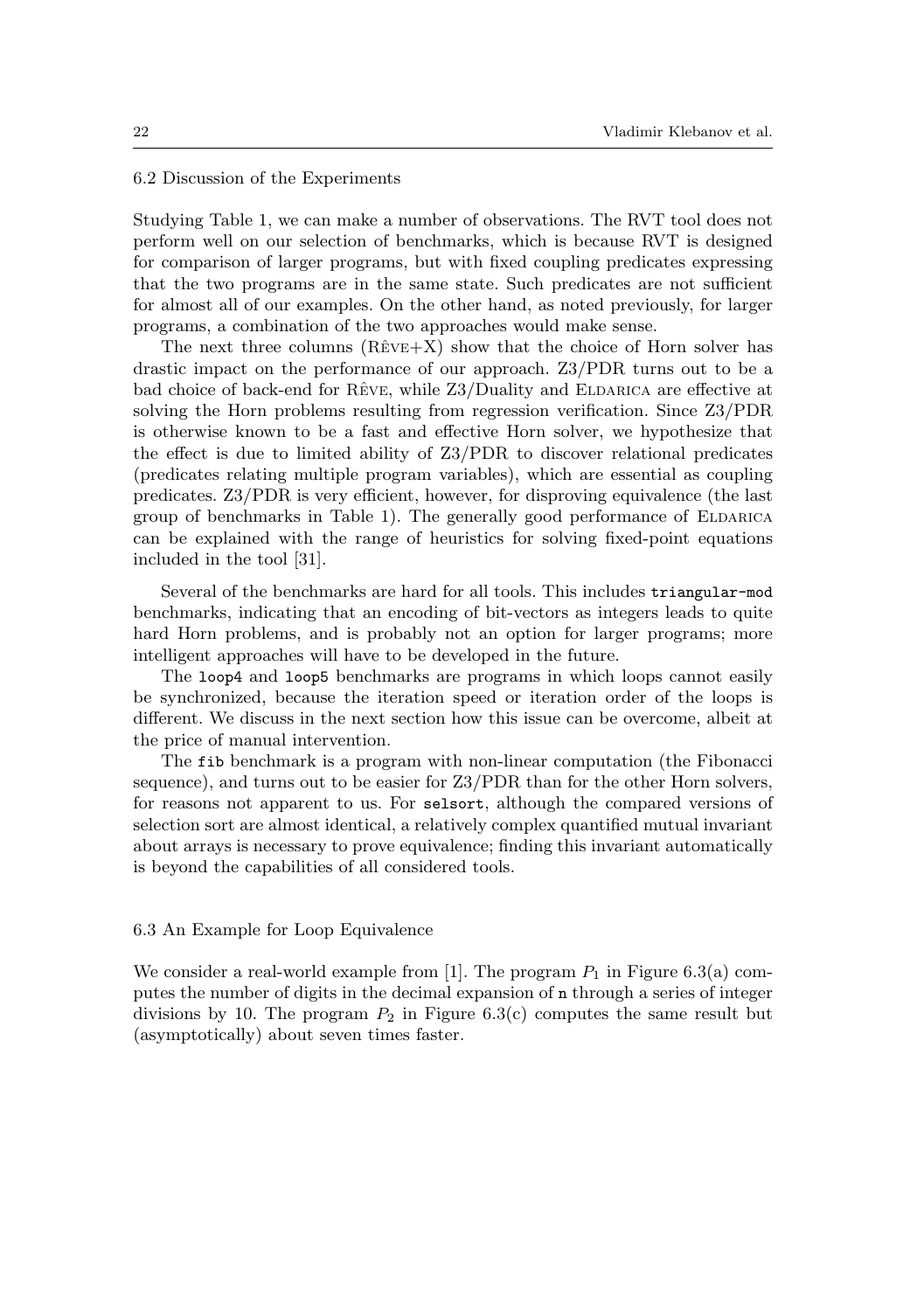

Regression Verification of Pointer Programs 23 int f( int n) { int <sup>r</sup> <sup>=</sup> 1; <sup>n</sup> <sup>=</sup> <sup>n</sup> /10; while (n <sup>&</sup>gt; 0) { <sup>r</sup> ++; <sup>n</sup> <sup>=</sup> <sup>n</sup> / 10; } return r;}int  $f(int n)$  { int  $r = 1$ ; <sup>n</sup> <sup>=</sup> <sup>n</sup> /10;while  $(n > 0)$  {  $r$  + + ; <sup>n</sup> <sup>=</sup> <sup>n</sup> / 10; if (n <sup>&</sup>gt; 0) { $r$  + + ; <sup>n</sup> <sup>=</sup> <sup>n</sup> / 10; if (n <sup>&</sup>gt; 0) { $r++$ : <sup>n</sup> <sup>=</sup> <sup>n</sup> / 10; if (n <sup>&</sup>gt; 0) { $r$  + +; <sup>n</sup> <sup>=</sup> <sup>n</sup> / 10;}}}} return r;}int  $f(int n)$  { int  $r = 1$ ; int b <sup>=</sup> 1; int <sup>v</sup> <sup>=</sup> -1;while  $(b \mid b)$  { if  $(n < 10)$  {  $v = r$ ;  $b = 0$ ; } else if (n <sup>&</sup>lt; 100) { <sup>v</sup> <sup>=</sup> <sup>r</sup> +1; b <sup>=</sup> 0; }else if (n< 1000) { v = r+2; b = 0; } else if (n <10000) { <sup>v</sup> <sup>=</sup> <sup>r</sup> +3; b <sup>=</sup> 0; }else { <sup>n</sup> <sup>=</sup> <sup>n</sup> / 10000; <sup>r</sup> <sup>=</sup> result <sup>+</sup> 4;}} return v;}(a) basic version  $P_1$  $P_1$  (b) intermediate version  $P_1'$  $\binom{b}{1}$  (c) optimized version  $P_2$ 

The programs  $P_1$  and  $P_2$  shown above are reformulations of those given in [1] in order to comply with the input requirements of our tool. The do-while and for loops have been replaced by while loops. The boolean flag b and the temporary storage variable v in  $P_2$  have been introduced to avoid premature returns from the function.

Fig. 7 Computing the number of digits (digits10) from [1]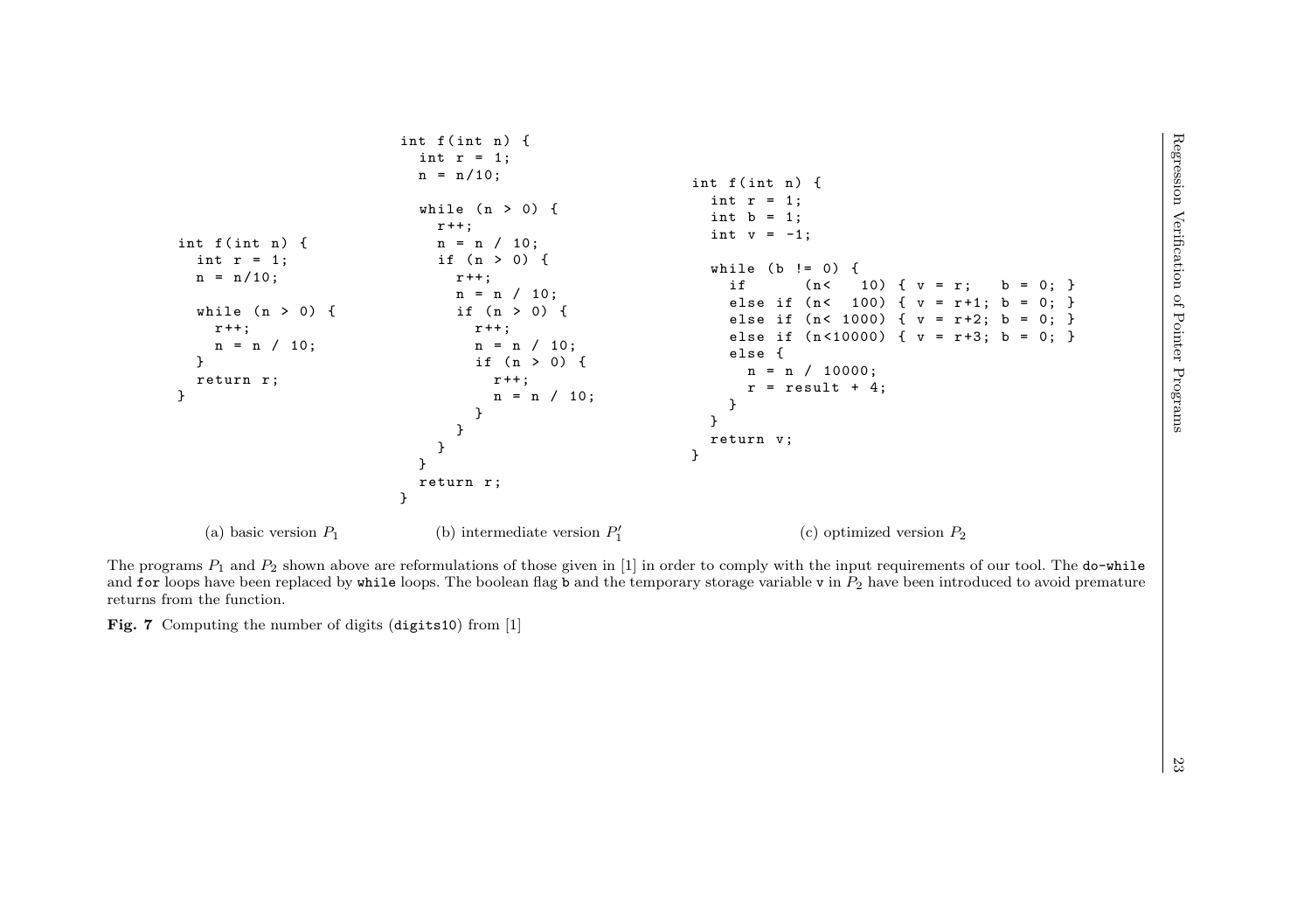```
void propagate (int *a, int n) {
  int k = 0;
  while (k < n) {
    a[k+1] = a[k];k++:
  }
}
                                       void propagate (int *a, int n) {
                                         int k = 0;
                                         while (k < n) {
                                            a[k+1] = a[0];k + +:
                                         }
                                       }
           (a) version Q_1(b) version Q_2
```
Fig. 8 Propagating the first value  $a[0]$  to the entire array a (benchmark propagate)

This speedup is accomplished by reducing the strength of operations. The loop has been unrolled four times<sup>10</sup> and the majority of divisions have been replaced by pure comparisons.

Unsurprisingly,  $P_1$  and  $P_2$  cannot be proved equivalent automatically. To do so, the tool would in the least need to figure out the (very complex) relation between one iteration of the loop in  $P_1$  and four iterations of the same loop. To overcome this barrier, the software engineer needs to supply to the tool the knowledge that an unrolling transformation took place. At the moment, we achieve this transfer by manually carrying out the unrolling on  $P_1$  and producing the intermediate program  $P'_1$  shown in Figure 6.3(b). We then prove automatically that  $P'_1$  and  $P_2$ are equivalent. Note that  $P'_1$  is still significantly different from  $P_2$ , as unrolling is not the only optimization that has been performed originally. The program  $P'_1$ still performs four times as many divisions as  $P_2$ . The if-conditions directly follow the divisions and depend on them, which slows the program down, while the four if-conditions in  $P_2$  are all dependent on the same division result.

After slightly less than a second,  $R$  five with ELDARICA succeeds in proving equivalence with the following automatically inferred coupling predicate:

$$
(b_2 = 1 \land r_1 = r_2 \land 10n_1 \leq n_2 \land n_2 \leq 10n_1 + 9)
$$
  
 
$$
\lor (b_2 = 0 \land r_1 = v_2 \land n_2 \geq 10n_1 \land n_1 \leq 0) .
$$

Here,  $n_1$  and  $r_1$  denote the variables of  $P'_1$ , and  $n_2$ ,  $b_2$ ,  $r_2$  the variables of  $P_2$ . The variable  $b_2$  indicates whether the loop will  $(b_2 = 1)$  or will not  $(b_2 = 0)$  be executed once more. The coupling predicate is hence a disjunction over these two cases: While the loop is iterated,  $r_1$  and  $r_2$  hold the same value and  $n_1$  is one division by 10 ahead of  $n_2$ , i.e.,  $n_1 = n_2$  div 10. Exactly this fact is expressed by the linear constraint  $10n_1 \leq n_2 \wedge n_2 \leq 10n_1 + 9$ . When the loop of  $P_2$  has finished, its negated loop guard  $n_1 \leq 0$  holds and the final results are stored in  $r_1$  and  $v_2$ .

#### 6.4 An Example for Pointer Program Equivalence

Consider the two programs from Figure 8 that both propagate the first value from the array to all n entries of the array. The original version in Figure  $8(a)$  copies the previously written element  $a[k]$  to the next location  $a[k+1]$ . The developer has decided to make the propagation of the first element  $a[0]$  more explicit and

<sup>10</sup> Loop unrolling is a simple transformation, in which the loop body is replicated within the loop and guarded by the loop guard. This transformation preserves the semantics of the program.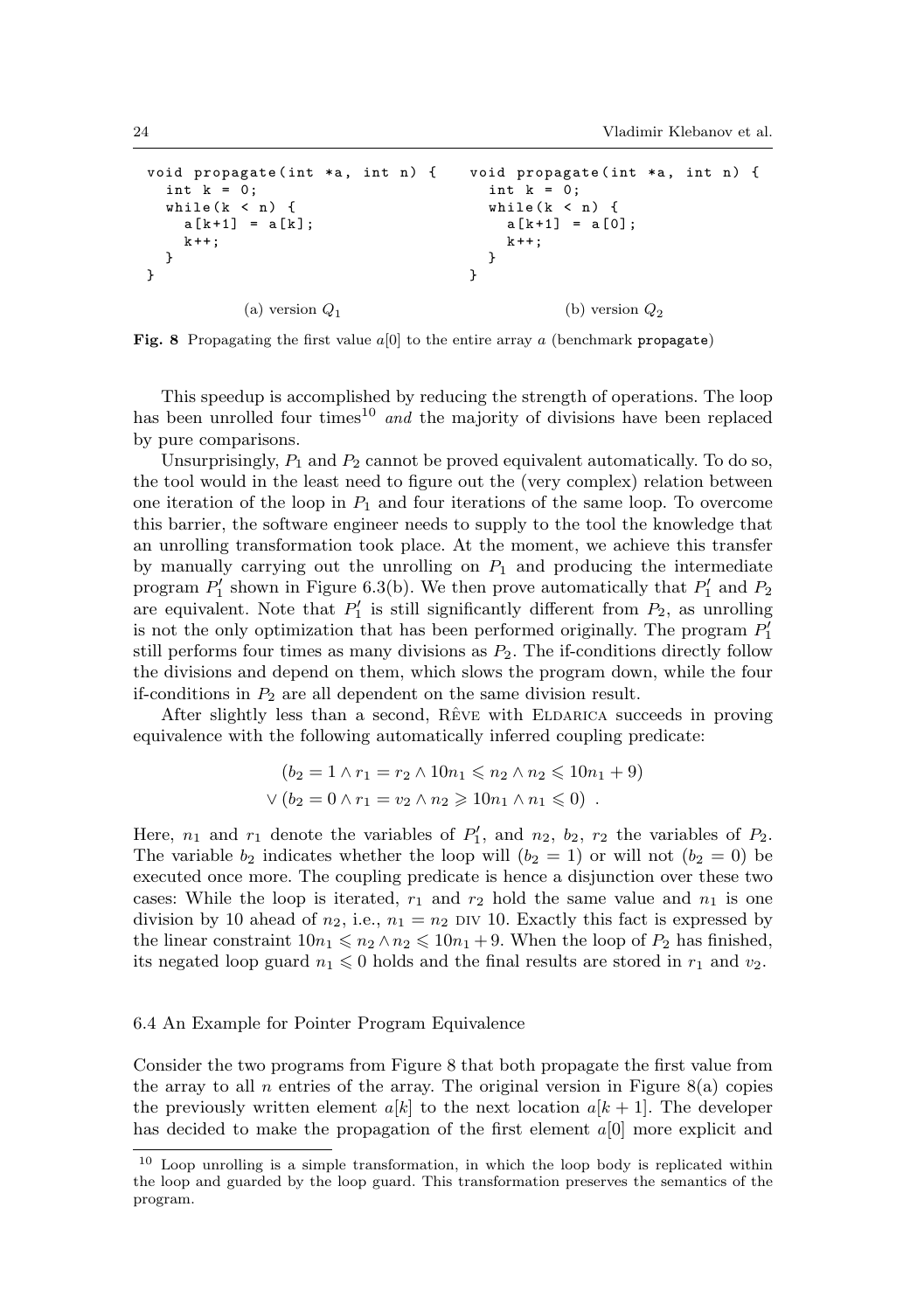changed the code to the one shown in Figure 8(b). They now want to make sure that the new revision is equivalent to the old one.

The functions are declared void; they do not return a result value, and the regression proof obligation boils down to showing that the heaps are equal after termination. A human specifier could come up with the manually crafted inductive coupling predicate<sup>11</sup>

$$
k_1 = k_2 \wedge \text{heap}_1 = \text{heap}_2 \wedge \text{ select}(\text{heap}_1, a_1 + k_1) = \text{ select}(\text{heap}_2, a_2) \quad (25)
$$

for the loops. The first two conjuncts state that the counting variables and the heaps are always equal between the revisions, and the third links the value of  $a_1[k_1]$ in the first program to the value of  $a_2[0]$  in the second program, thus implying that the propagation always writes the same value in both revisions.

In Section 5.4 we discussed that array arguments in Horn literals need to be transformed into integer arguments and that the coupling predicate must be in the shape of (24). And indeed, (25) can be equivalently formulated in this shape as

$$
\forall i_1, i_2. k_1 = k_2 \land (i_1 = i_2 \rightarrow select(head_{11}, i_1) = select(head_{21}, i_2)) \land (i_1 = a_1 + k_1 \land i_2 = a_2 \rightarrow select(head_{11}, i_1) = select(head_{21}, i_2))
$$

which is also the invariant that  $R$ ÊVE with ELDARICA finds automatically after slightly more than two seconds.

#### 7 Tailoring Horn Solvers to Regression Verification

Using the encoding presented in the previous sections, in principle any Horn solver with support for relevant datatypes can be employed to perform regression verification. In practice, the scalability of the approach can be increased drastically by choosing solver parameters in a suitable way: as we observed, this applies in particular to the case of regression verification on relatively large programs, containing relatively few modifications, where it is beneficial to guide solvers towards existing simple solutions of the Horn clauses. In the following, we consider the case of Horn solvers that follow the "counterexample-guided abstraction refinement" (CEGAR) architecture in order to synthesize predicate abstractions of Horn clauses [23, 34]; similar optimizations apply to other algorithms.

#### 7.1 Predicate Abstraction

Tools like ELDARICA [34] construct solutions of Horn clauses in disjunctive normal form by building an abstract reachability graph over a set of given predicates. When a counterexample is detected (a clause with consistent body literals and head *false*), a theorem prover is used to verify that the counterexample is genuine; spurious counterexamples are eliminated by generating additional predicates by means of Craig interpolation.

<sup>&</sup>lt;sup>11</sup> For the ease of presentation, we left out the unmodified variables  $a_1, n_1, a_2, n_2$  although they would appear in the predicate.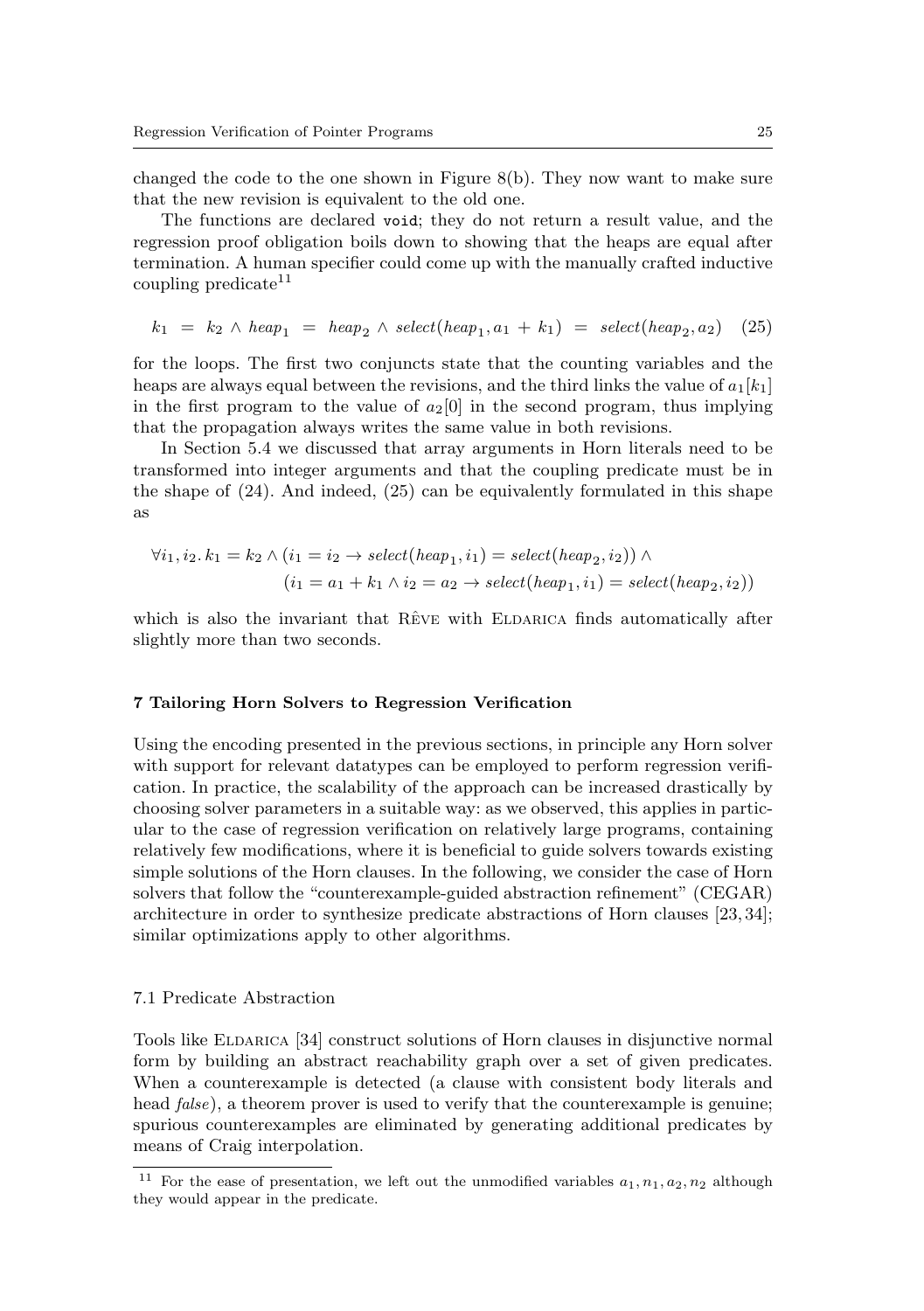In order to define the concept of predicate abstraction, we assume that  $R$  is a set of relation symbols, and that for each predicate  $p \in \mathcal{R}$  a vector  $\bar{x}_p$  of formal argument variables has been fixed. Further,  $\Pi : \mathcal{R} \to \mathcal{P}_{\text{fin}}(For)$  denotes a mapping from relation symbols  $p \in \mathcal{R}$  to finite sets of formulae over the variables  $\bar{x}_p$  used to approximate the relation symbol.

Given a set  $HC$  of Horn clauses, we define an *abstract reachability graph* (ARG) as a hyper-graph  $(S, E)$ , where

- $-S \subseteq \{(p,Q) \mid p \in \mathcal{R}, Q \subseteq \Pi(p)\}\$ is the set of nodes, each of which is a pair consisting of a relation symbol and a set of predicates.
- $E \subseteq S^* \times HC \times S$  is a hyper-edge relation, with each edge being labelled with a clause. An edge  $E(\langle s_1, \ldots, s_n \rangle, h, s)$ , with  $h = (H \leftarrow C \wedge B_1 \wedge \cdots \wedge B_n) \in HC$ , implies that
	- $-s_i = (p_i, Q_i)$  and  $B_i = p_i(\bar{t}_i)$  for all  $i = 1, \ldots, n$ , and
	- $-s = (p, Q), H = p(\bar{t}), \text{ and } Q = \{ \phi \in \Pi(p) \mid C \wedge Q_1[\bar{t}_1] \wedge \cdots \wedge Q_n[\bar{t}_n] \models \phi[\bar{t}]\},\$ where we write  $Q_i[\bar{t}_i]$  for the conjunction of the predicates  $Q_i$ , with the formal arguments  $\bar{x}_{p_i}$  replaced by the argument terms  $t_i$ .

An ARG  $(S, E)$  is called *closed* if the edge relation represents all Horn clauses in HC: for every clause  $h = (H \leftarrow C \wedge p_1(\bar{t}_1) \wedge \cdots \wedge p_n(\bar{t}_n)) \in HC$  and every sequence  $(p_1, Q_1), \ldots, (p_n, Q_n) \in S$  of nodes one of the following properties holds:

- $C \wedge Q_1[\bar{t}_1] \wedge \cdots \wedge Q_n[\bar{t}_n] \models \text{false}, \text{or}$
- there is an edge  $E(\langle (p_1, Q_1), \ldots, (p_n, Q_n) \rangle, C, s)$  such that  $s = (p, Q), H = p(\bar{t}),$ and  $Q = \{\phi \in \Pi(p) \mid C \wedge Q_1[\bar{t}_1] \wedge \cdots \wedge Q_n[\bar{t}_n] \models \phi[\bar{t}]\}.$

**Lemma 3** A set HC of Horn clauses has a closed ARG  $(S, E)$  if and only if HC has a solution that can be expressed symbolically using formulae.

A Horn solver proceeds starting from some initial mapping  $\Pi_0$ ; in most cases,  $\Pi_0$  will map every relation symbol to an empty set. The solver will then attempt to construct a closed ARG by means of fixed-point computation, which can either succeed (in which case a solution of the Horn clauses has been derived), or fail because some assertion clause  $false \leftarrow C \wedge p_1(\bar{t}_1) \wedge \cdots \wedge p_n(\bar{t}_n)$  is violated during the construction. In the latter case, a connected acyclic ARG fragment can be extracted that leads from entry clauses (clauses  $H \leftarrow C$  without relation symbols in the body) to the violated assertion clause. The acyclic fragment represents a possible counterexample to the solvability of HC, and can be checked for spuriousness using classical SMT technology: if the counterexample is genuine, it has been shown that HC can in fact not be solved. Otherwise the ARG fragment can be translated to a Craig interpolation problem [34], and gives rise to new predicates and an extended predicate mapping  $\Pi_1$ . Subsequently, ARG construction is restarted, leading either to further counterexamples or eventually a closed ARG.

7.2 Seeding Predicate Abstraction for Regression Verification

Instead of starting from an empty predicate mapping  $\Pi_0$ , a set of meaningful initial predicates can be chosen as a seed. This can lead to a reduced number of refinement steps, or prevent sub-optimal predicates from being produced by interpolation. In the context of regression verification, where typically two programs are compared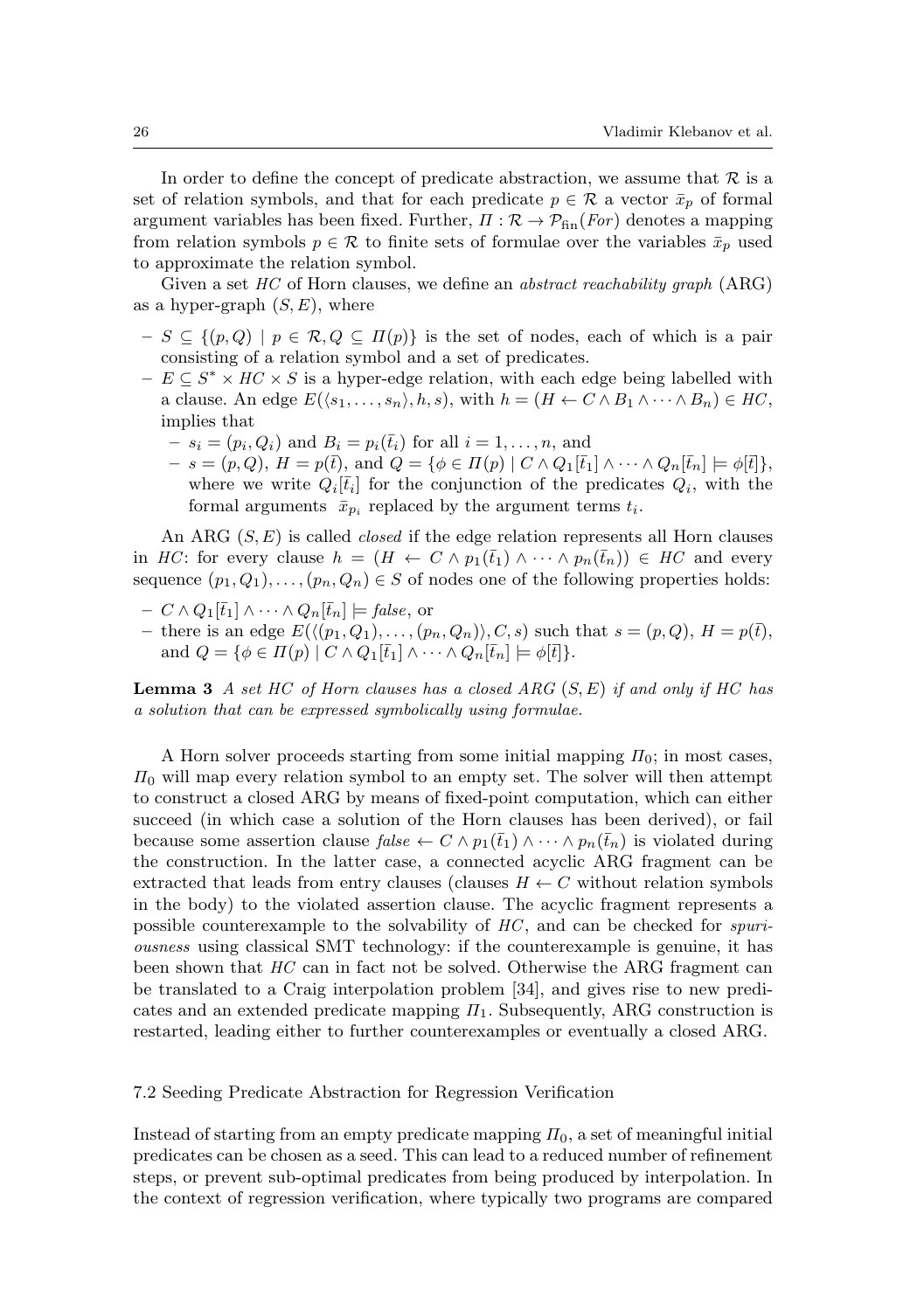



Fig. 9 Efficacy of abstraction seeding for re- Fig. 10 Efficacy of abstraction seeding for regrams

gression verification of mostly identical pro-gression verification of loop benchmarks from Section 6

that are to a large degree identical, likely coupling predicates are equations  $y_1 = y_2$ that relate corresponding variables  $y_1$  and  $y_2$  of the programs to each other. It is meaningful to start the CEGAR process with a predicate mapping  $\prod_{eq}$  that already contains such predicates; in particular, we can observe that the equivalence of a program with itself can in this way be shown without any refinement steps.

For every coupling loop invariant C with arguments  $\bar{x}_1, \bar{x}_2$ , and every coupling function summary  $R_{f1/f2}$  with arguments  $\bar{i}_1, r_1, \bar{i}_2, r_2$ , we choose the initial predicates as follows:

$$
H_{eq}(C) =
$$
  
\n
$$
\{y_1 = y_2 \mid y_1 \text{ a variable in } \bar{x}_1, \text{ and } y_2 \text{ corresponding variable in } \bar{x}_2\}
$$
  
\n
$$
H_{eq}(R_{f1/f2}) =
$$
  
\n
$$
\{y_1 = y_2 \mid y_1 \text{ a variable in } \bar{i}_1, r_1, \text{ and } y_2 \text{ corresponding variable in } \bar{i}_2, r_2\}.
$$

If an encoding of arrays as in (24) is used, it is usually meaningful to add negated equations for corresponding quantified variables in  $i_1, \ldots, i_n$ ; this is because formulae  $i_1 = i_2 \rightarrow select(a_1, i_1) = select(a_2, i_2)$  are likely coupling predicates in this case.

# 7.3 Efficacy of Abstraction Seeding

Figures 9 to 11 demonstrate the effects of abstraction seeding as presented above. We have evaluated seeding on three benchmark sets. The first set contains programs that are to a large extent identical. The set was created by beginning with the barthe2 benchmark and progressively adding identical loops to both versions of the function. The biggest benchmark solvable within 60 seconds contains 8 loops and a total of 970 LOC. The results clearly demonstrate the efficacy of predicate seeding for regression verification of large programs with small changes  $(Figure 9).<sup>12</sup>$ 

 $12$  As explained in the introduction, in practice, one would not be checking the equivalence of a large system all at once, though.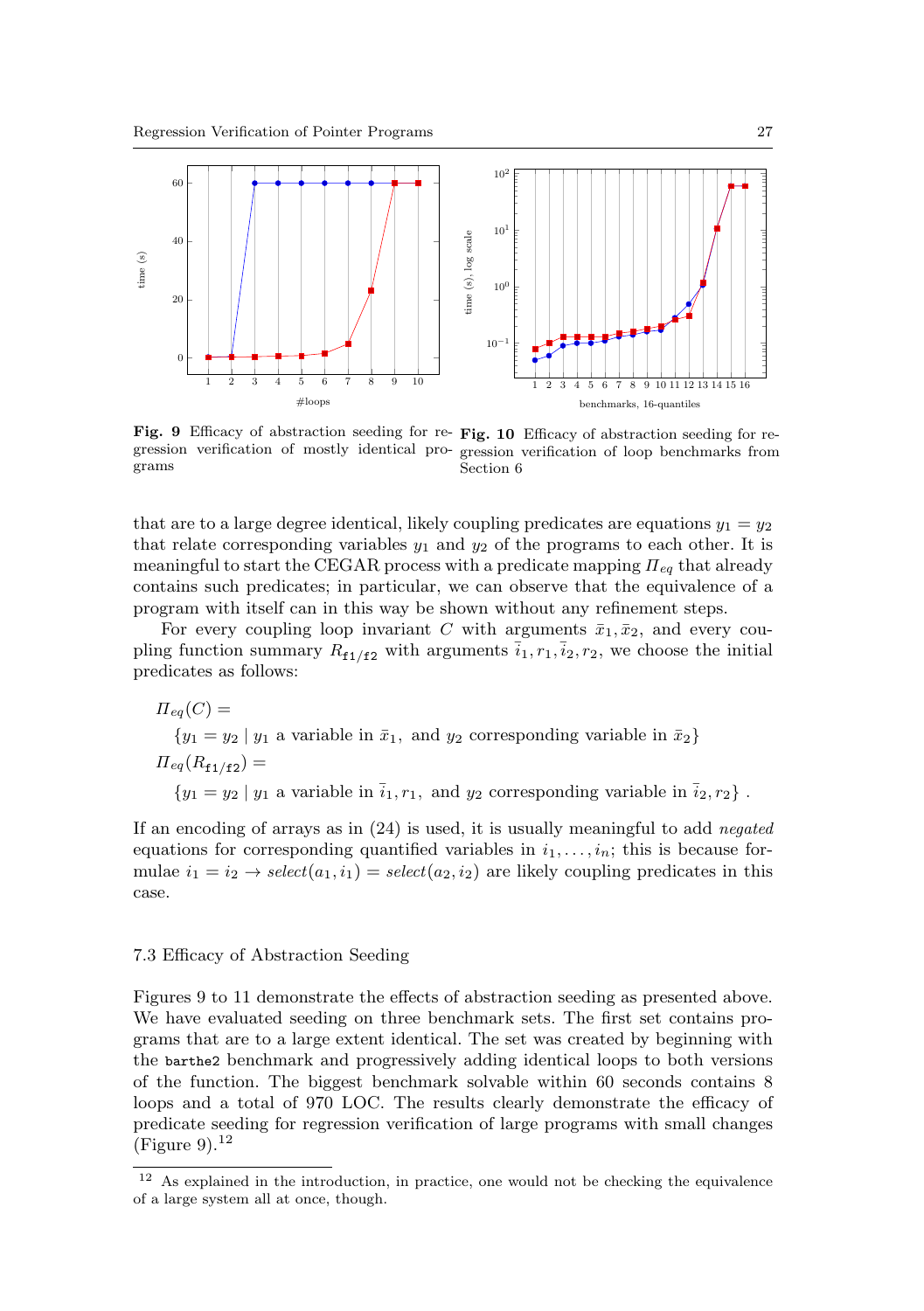

Fig. 11 Efficacy of abstraction seeding for regression verification of pointer benchmarks from Section 6

The second and the third benchmark sets correspond to the loop and the pointer benchmarks from Section 6 respectively. Figures 10 and 11 show that seeding can impose an insubstantial penalty (consider that the scale is logarithmic), but also can offer significant benefits in individual cases. This behavior is not surprising as the programs in these benchmark sets contain hardly any identical code and the initial predicates used as the seed are not as useful to express the required coupling predicates.

## 8 Related Work

Research on proving program equivalence is driven by a variety of applications, including security verification, compiler optimizations, backwards compatibility and refactoring, cryptographic algorithms, hardware design, and general-purpose regression verification.

Godlin and Strichman [20–22] present an approach for automating generalpurpose regression verification. In this approach, loops in the programs are transformed to recursive procedures, and matching recursive calls are abstracted by an uninterpreted function. The equivalence of functions (that no longer contain recursion) is then checked by the CBMC model checker. In our vernacular, the approach can be described as an attempt to verify equivalence with the fixed coupling predicate  $\bar{i}_1 = \bar{i}_2 \rightarrow r_1 = r_2$  for every related pair of recursive functions. This abstraction imposes the limitation that function calls with different arguments or a different number of recursions of two matching recursive functions are not supported. The technique is implemented in the RVT tool and supports a subset of ANSI C.

A part of the approach by Godlin and Strichman [21] is a technique to deal with programs manipulating tree-shaped heap structures. A key part of this technique involves feeding both program versions inputs that point to isomorphic nondeterministic structures of a limited depth. A conservative sound depth can be syntactically inferred from the function bodies by counting the number of dereferences. This approach does not work in presence of pointer arithmetic, though, which is given in our case.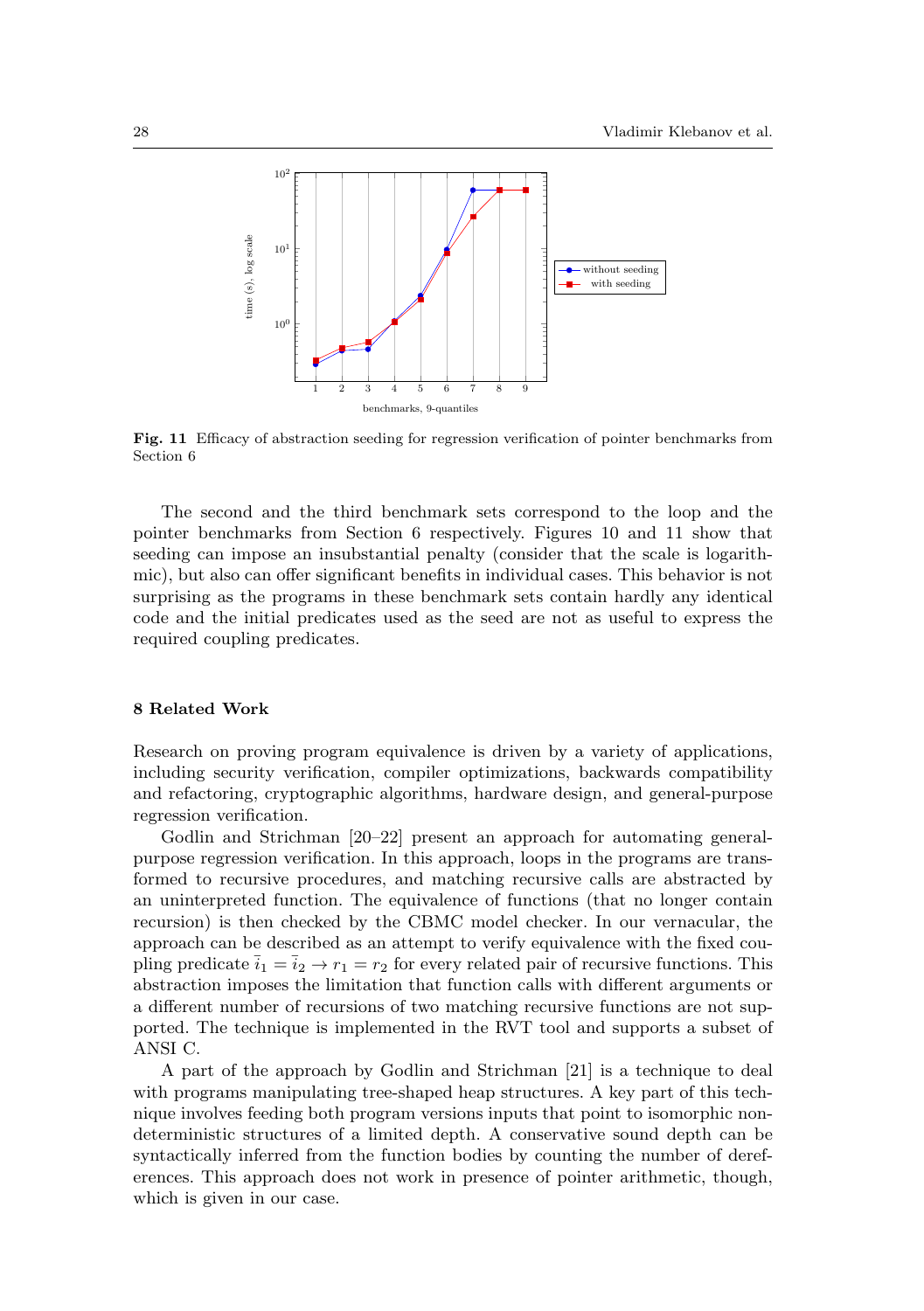Verdoolaege et al. [36, 37] have developed an automation approach to prove equivalence of static affine programs. The approach focuses on programs with array-manipulating for loops and can automatically deal with complex loop transformations such as loop interchange, reversal, skewing, tiling, and others. It is implemented in the isa tool for the static affine subset of ANSI C. Initially, dataflow analysis is applied to build a dependence graph abstraction of each of the two programs. Then the equivalence hypothesis for outputs is propagated through the graphs towards the inputs, in a manner resembling verification condition generation. The static control flow requirement means that the control flow of the program must be known already at compile time. Furthermore, arithmetical operations in the loop/function bodies are abstracted. Addition is, e.g., replaced by an associative and commutative uninterpreted function. The abstraction prevents proving equivalence of such programs as x=x+1; x=x+1; and x=x+2;.

Barthe et al. [9] present a calculus for reasoning about relations between programs that is based on pure program transformation. The calculus offers rules to merge two programs into a single product program. The merging process is guided by the user and facilitates proving relational properties with the help of existing verification technology (the Why tool, in that particular case). The verification process still requires user-supplied annotations though.

Almeida et al. [2] have verified the correctness of the OpenSSL implementation of the RC4 cipher w.r.t. a reference implementation. The authors use selfcomposition of programs together with interactively verified lemmas about particular program transformations and optimizations.

Sinz and Post [33] prove equivalence of two AES cipher implementations by means of bounded model checking. The approach unrolls resp. inlines all loops and recursive calls. Such reasoning is only feasible if the program admits small bounds on loops or depth of recursive calls. In the case of AES, a complete unrolling of the main loop was not possible, so the authors proved equivalence of loop bodies instead.

Backes et al. [5] propose to leverage slicing and impact analysis to improve scalability of regression verification. The idea is to subject both program versions to a dependency analysis, then to remove the code present in both versions that has no data or control dependencies on the introduced change, and to apply an existing technique (e.g., bounded symbolic execution) to show equivalence of the reduced programs.

Mutual function summaries have been prominently put forth by Hawblitzel et al. in [25] and later developed in [26]. The concept is implemented in the equivalence checker SYMDIFF [29], where the user supplies the mutual summary, and the verification conditions are discharged by Boogie. Loops are encoded as recursion. The BCVerifier tool for proving backwards compatibility of Java class libraries by Welsch and Poetzsch-Heffter [38] has a similar pragmatics.

In [30], the SYMDIFF tool was combined with the Houdini invariant generation algorithm to infer coupling predicates for regression verification of memory safety properties. Houdini attempts to construct a consistent set of inductive conjunctive invariants by "brute-force" elimination from a pool of candidates built by instantiating a user-specified template. Time performance data is not reported in [30].

The Replace Isomorphism with Equality method presented in [39] supports automatic equivalence proving for programs with heaps and memory allocations. It can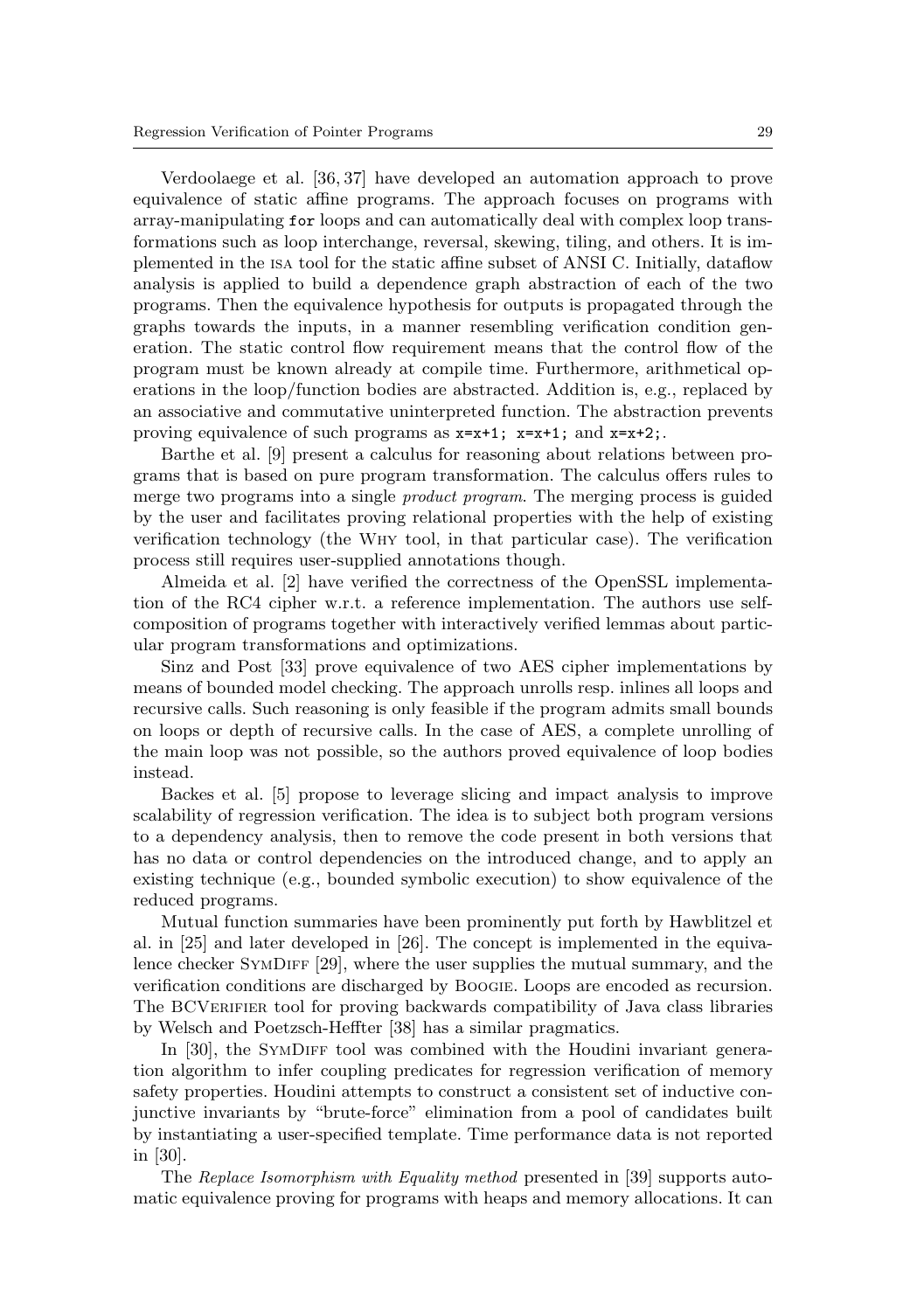deal with out-of-order coupling of call sites and heap equivalence up to isomorphism (similar to [11] for non-interference). The tool uses a fixed mutual summary and verifies equivalence using Z3 via an encoding to Boogie.

Banerjee and Naumann [6,7] study equivalence of Java-like programs from the perspective of data encapsulation. They develop a programming discipline and a static analysis ensuring that changes in an object-oriented data structure's implementation are confined and cannot affect its clients other than through specified public methods.

Several relational program logics (e.g.,  $[4, 8, 35]$ ) have been developed for security applications. Proving in these logics requires user-supplied inductive invariants.

A large body of work also exists on equivalence checking of hardware logic circuits; see [28] for an overview. The approaches fall into two major groups. One group builds the product machine of two circuits and exhaustively traverses the state space to ensure that the corresponding outputs of the two circuits are identical in every reachable state. The other group recognizes that the incremental nature of the design process induces structural similarity between the circuit variants under verification and tries to exploit them. The techniques to do so include functional equivalences, indirect implications, permissible functions, and others (see e.g.,  $[16]$ ).

## 9 Conclusion and Future Work

In this paper, we have presented a novel approach that uses invariant inference techniques for automating regression proofs for two imperative pointer programs. To this end, the two versions of the program are transformed into Horn clauses over uninterpreted predicate symbols. These clauses constrain equivalence-witnessing coupling predicates that connect the states of the two programs at key points. A Horn constraint solver is used to find a solution for the coupling predicates, if one exists.

The approach is implemented and we have demonstrated its effectiveness on pointer programs with non-trivial arithmetic and control flow. Future work includes support of further programming language constructs, as well as improvements to scalability, e.g., by combination with other regression verification techniques.

#### Acknowledgments

This work was partially supported by the German National Science Foundation (DFG) under the IMPROVE project within the priority program SPP 1593 "Design For Future – Managed Software Evolution", and by the Swedish Research Council.

## References

1. Alexandrescu, A.: Three optimization tips for C++ (2012). A presentation at Facebook NYC. Available at www.facebook.com/notes/facebook-engineering/ three-optimization-tips-for-c/10151361643253920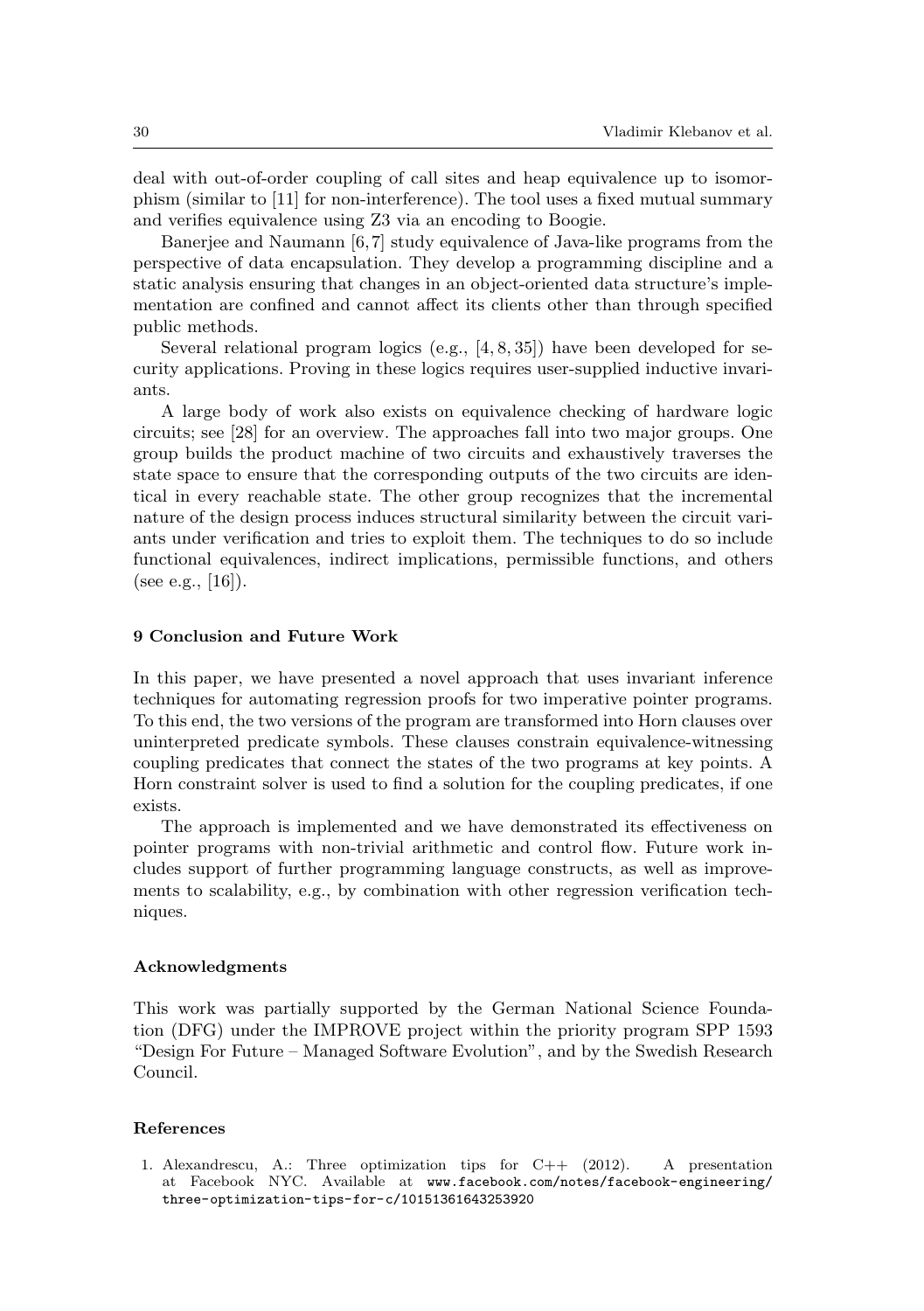- 2. Almeida, J., Barbosa, M., Sousa Pinto, J., Vieira, B.: Verifying cryptographic software correctness with respect to reference implementations. In: M. Alpuente, B. Cook, C. Joubert (eds.) Formal Methods for Industrial Critical Systems, Lecture Notes in Computer Science, vol. 5825, pp. 37–52. Springer Berlin / Heidelberg (2009)
- 3. Ammann, P., Offutt, J.: Introduction to Software Testing, first edn. Cambridge University Press, New York, NY, USA (2008)
- 4. Amtoft, T., Bandhakavi, S., Banerjee, A.: A logic for information flow in object-oriented programs. In: Conference record of the 33rd ACM SIGPLAN-SIGACT symposium on Principles of programming languages, POPL '06, pp. 91–102. ACM, New York, NY, USA (2006)
- 5. Backes, J., Person, S., Rungta, N., Tkachuk, O.: Regression verification using impact summaries. In: E. Bartocci, C. Ramakrishnan (eds.) Model Checking Software, Lecture Notes in Computer Science, vol. 7976, pp. 99–116. Springer Berlin Heidelberg (2013)
- 6. Banerjee, A., Naumann, D.A.: Ownership confinement ensures representation independence for object-oriented programs. J. ACM 52(6), 894–960 (2005)
- 7. Banerjee, A., Naumann, D.A.: State based ownership, reentrance, and encapsulation. In: Proceedings of the 19th European Conference on Object-Oriented Programming, ECOOP'05, pp. 387–411. Springer-Verlag, Berlin, Heidelberg (2005)
- 8. Barthe, G., Crespo, J., Grégoire, B., Kunz, C., Zanella Béguelin, S.: Computer-aided cryptographic proofs. In: L. Beringer, A. Felty (eds.) Interactive Theorem Proving, Lecture Notes in Computer Science, vol. 7406, pp. 11–27. Springer Berlin Heidelberg (2012)
- 9. Barthe, G., Crespo, J.M., Kunz, C.: Relational verification using product programs. In: M. Butler, W. Schulte (eds.) Proceedings, 17th International Symposium on Formal Methods (FM), Lecture Notes in Computer Science, vol. 6664, pp. 200–214. Springer (2011)
- 10. Barthe, G., D'Argenio, P.R., Rezk, T.: Secure information flow by self-composition. In: 17th IEEE Computer Security Foundations Workshop, CSFW-17, Pacific Grove, CA, USA, pp. 100–114. IEEE Computer Society (2004)
- 11. Beckert, B., Bruns, D., Klebanov, V., Scheben, C., Schmitt, P.H., Ulbrich, M.: Information flow in object-oriented software. In: G. Gupta, R. Peña (eds.) 23rd International Symposium on Logic-Based Program Synthesis and Transformation, (LOPSTR 2013), pp. 15–32. Dpto. de Systemas Informáticos y Computation, Universidad Complutense de Madrid, TR-11-13 (2013)
- 12. Bjørner, N., McMillan, K.L., Rybalchenko, A.: On solving universally quantified horn clauses. In: F. Logozzo, M. Fähndrich (eds.) Static Analysis - 20th International Symposium, SAS 2013, Seattle, WA, USA, June 20-22, 2013. Proceedings, Lecture Notes in Computer Science, vol. 7935, pp. 105–125. Springer (2013). DOI 10.1007/978-3-642-38856-9<sub>-8</sub>
- 13. Darvas, A., Hähnle, R., Sands, D.: A theorem proving approach to analysis of secure information flow. In: Proceedings of the Second International Conference on Security in Pervasive Computing, SPC'05, pp. 193–209. Springer-Verlag, Berlin, Heidelberg (2005)
- 14. Detlefs, D., Nelson, G., Saxe, J.B.: Simplify: A theorem prover for program checking. Journal of the ACM  $52(3)$  (2005)
- 15. Dijkstra, E.W.: Guarded commands, nondeterminacy and formal derivation of programs. Communications of the ACM 18(8), 453–457 (1975). DOI 10.1145/360933.360975. URL http://doi.acm.org/10.1145/360933.360975
- 16. van Eijk, C.: Sequential equivalence checking based on structural similarities. Computer-Aided Design of Integrated Circuits and Systems, IEEE Transactions on 19(7), 814–819 (2000)
- 17. Falke, S., Kapur, D., Sinz, C.: Termination analysis of imperative programs using bitvector arithmetic. In: Proceedings of the 4th International Conference on Verified Software: Theories, Tools, Experiments (VSTTE'12), pp. 261–277. Springer-Verlag, Berlin, Heidelberg (2012)
- 18. Felsing, D., Grebing, S., Klebanov, V., Rümmer, P., Ulbrich, M.: Automating regression verification. In: Proceedings of the 29th ACM/IEEE International Conference on Automated Software Engineering, ASE '14, pp. 349–360. ACM (2014)
- 19. Giesl, J., Thiemann, R., Schneider-Kamp, P., Falke, S.: Automated termination proofs with AProVE. In: V. van Oostrom (ed.) Rewriting Techniques and Applications, 15th International Conference (RTA 2004), Proceedings, Lecture Notes in Computer Science, vol. 3091, pp. 210–220. Springer (2004)
- 20. Godlin, B., Strichman, O.: Inference rules for proving the equivalence of recursive procedures. Acta Inf. 45(6), 403–439 (2008)